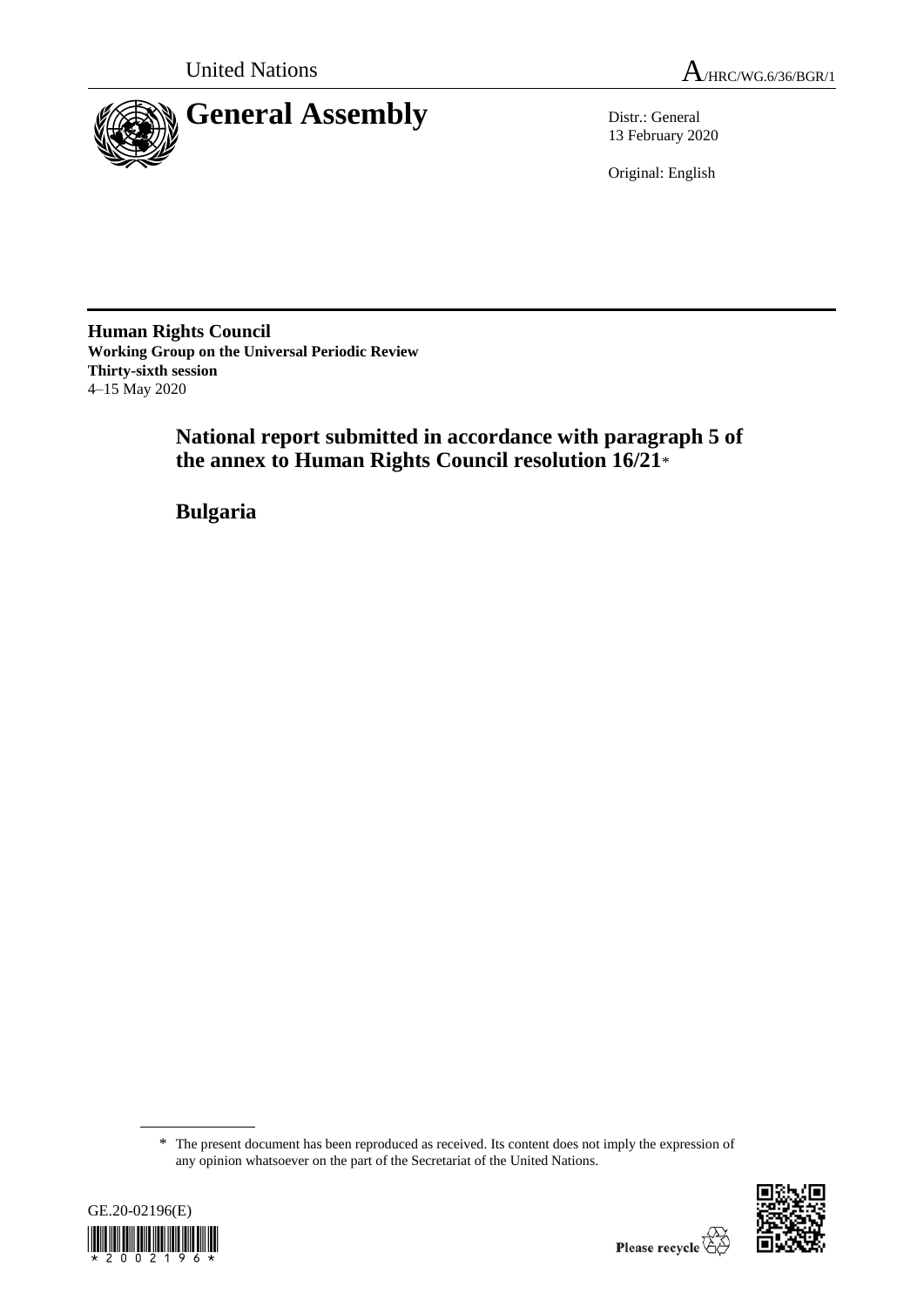# **I. Introduction**

1. The Republic of Bulgaria places great importance on the implementation of its international obligations, especially in its current capacity as member of the UNHRC<sup>1</sup>. During its Second Universal Periodic Review in 2015, Bulgaria received 182 recommendations and accepted 174 of them. The country has presented a voluntary UPR Mid-term report in December 2018, and the present repot focusses primarily on the most recent developments. The Annex contains a table showing the status of efforts to follow up the recommendations, as well as additional information.

2. The national report has been drafted by the MFA<sup>2</sup> , in coordination with all relevant government agencies. The NHRIs<sup>3</sup> have been extensively consulted in the process. The draft report has been published on the website of the MFA for wide civil society consultations, and subsequently approved by the NCMHR<sup>4</sup> , as the main body involved in the implementation of specific tasks arising from Bulgaria's international human rights commitments.

3. Though many challenges remain, Bulgaria is committed to continue its consistent efforts for the promotion and protection of human rights to the benefit of all persons residing in the territory of the country. Further efforts are directed towards the provision of sound and effective legal opportunities in the field of human rights.

# **II. Implementation of recommendations from the previous cycle**

#### **International human rights instruments (Recommendations 1–8; 11–14)**

- 4. In the reporting period, Bulgaria signed and/or ratified:
	- Protocol No. 15 amending the Convention for the Protection of Human Rights and Fundamental Freedoms;
	- Additional Protocol to the CoE<sup>5</sup> Convention on the Prevention of Terrorism;
	- Protocol amending the Convention for the Protection of Individuals with regard to Automatic Processing of Personal Data; and
	- Additional Protocol to the European Charter of Local Self-Government on the right to participate in the affairs of a local authority.

5. Furthermore, a procedure to withdraw the reservation imposed by Bulgaria with regard to Article 31 of the 1954 Convention relating to the Status of Stateless Persons has been initiated. We are also finalizing the process of adopting of our first National Action Plan on UNSC Resolution 1325.

- 6. The State presented its:
	- Consolidated III-V Report on the implementation of the CRC;
	- Consolidated XX-XXII Report under CERD;
	- Sixth Periodic Report on the implementation of the CAT;
	- Fourth Report the implementation of the CCPR;
	- First National Report under the CRPD;
	- Sixth Report the implementation of the CESCR;
	- Eighth report under the CEDAW; and
	- National report on the implementation of the Beijing Declaration and Platform for Action in the context of the 2020 Beijing+25 Global review and 5 years of the 2030 Agenda for Sustainable Development.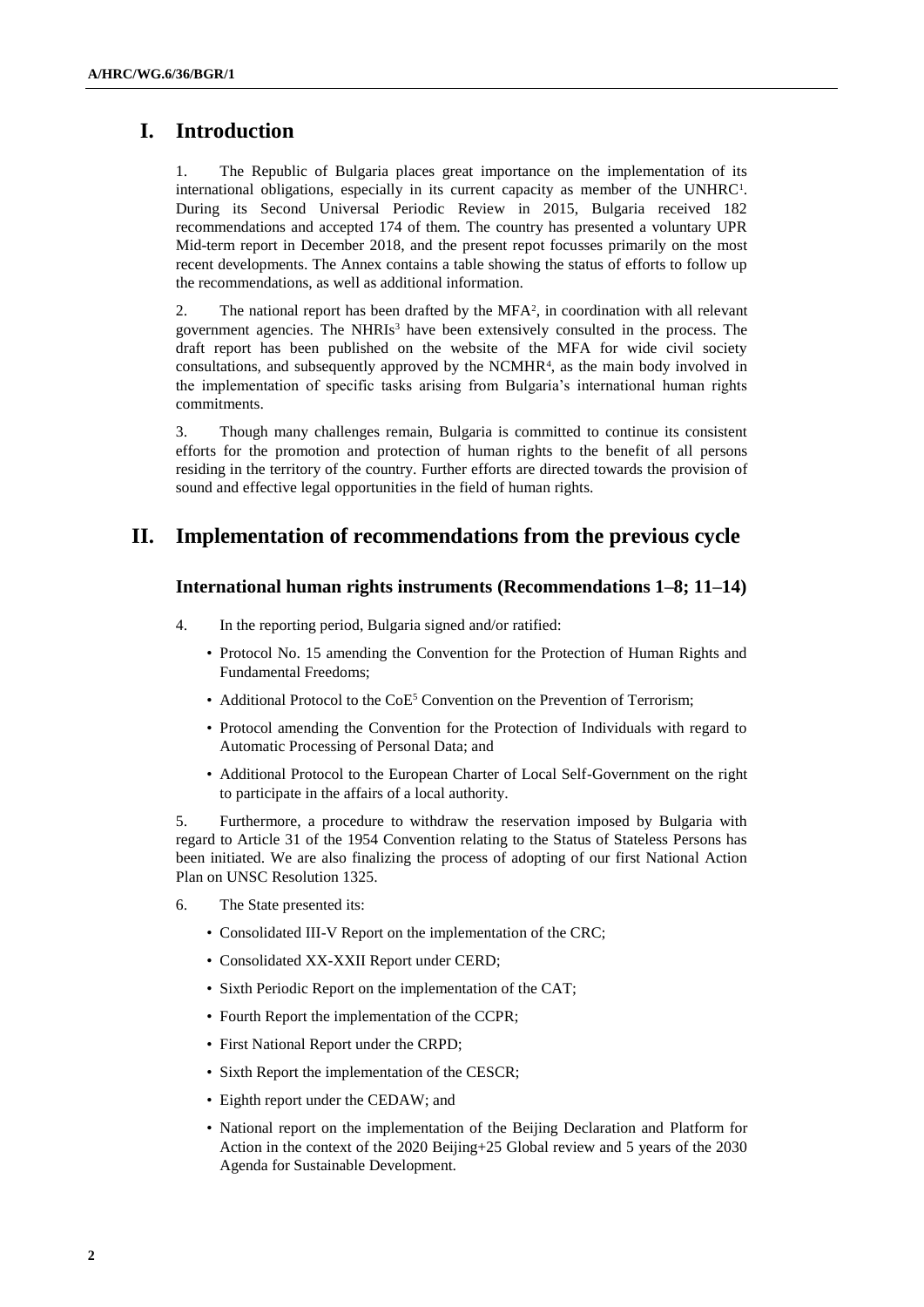7. Regular information was provided on the follow-up on recommendations from all treaty bodies, including on individual complaints. Three visits by UN Special Procedures were hosted – an OHCHR<sup>6</sup> follow-up migration mission in 2016; and in 2019 by the Special Rapporteur on the sale and sexual exploitation of children and the Special Rapporteur on violence against women. In October 2019, the Personal Representative of the OSCE Chairperson-in-Office on combating antisemitism, Rabbi Andrew Baker, conducted an official visit in Bulgaria. In November 2019, the Advisory Committee of the Framework Convention for the Protection of National Minorities, the CoE Commissioner for Human Rights and GRETA also visited Bulgaria.

#### **National human rights institutions (Recommendations 15–23)**

8. To implement the recommendations of the GANHRI Subcommittee on Accreditation (SCA), the Ombudsman, supported by the Government and the Parliament, passed amendments to the Ombudsman Act and to the Rules of Procedure. At present, all recommendations have been met and in October 2018 the National Ombudsman applied for accreditation for "A" Status. The SCA met in March 2019 and Institution of the Ombudsman of Bulgaria was accredited with status "A", in full compliance with the Paris Principles.

9. The Ombudsman Act makes no explicit differentiation between the kinds of rights and provides for the protection of all groups of fundamental rights and freedoms. The Ombudsman submits opinions on bills relevant to human rights to the National Assembly or the Council of Ministers and conducts analyses on the compliance of the legislation with relevant international instruments and EU law. The public defender is supported by an administration appointed following the principles of transparency, efficiency, pluralism and non-discrimination.

10. Over the past few years, the Ombudsman Institution saw an increase of complaints concerning the socio-economic situation and the need for support to some vulnerable groups. Regardless of the high number of complaints, more than 90% are reviewed and finalised within a year. For example, 12,635 complaints were filed in 2017, and 12,539 or almost 100% of them were completed. The Ombudsman Office performs all its statutory powers and is sufficiently funded, which guarantees gradual improvement of the work of the institution. The officers' remunerations are adequate to the salaries in both public and private sector. Currently the Ombudsman has no local or regional offices; however, external reception days are held in municipalities throughout the country. For the period 20.10.2015–21.11.2018, 80 external reception days have been organised.

11. As National Preventive Mechanism, the Ombudsman has a mandate to monitor on an ongoing basis the places where there are persons deprived of liberty. Prisons, dormitories and arrests are inspected at least once every two years, apart from the visits addressing complaints. Every institution is obligated to provide information within 14 days on the measures it would take to implement the recommendations. In addition, each member of the administration monitors the implementation of the recommendations issued and, if necessary, additional action is taken.

12. In 2018, the NPM desk-officers have worked on over 918 cases in answers to complaints. In 2017, 1029 appeals have been resolved. The tendency is towards enhancing the workload of the employees, dealing with the complaints. The budget of the NPM is sufficient for the implementation of everyday activities and work, under the law. All additional and out of the scope activities may be provided for with additional funds from the budget of the Ombudsman institution.

13. The CPD<sup>7</sup> continued to work as a citizen-recognized institution for the prevention and protection against discrimination and promotion of equal opportunities. This is confirmed by the number of decisions issued, the number of citizens who visited the regional offices. In 2018, a record number of self-referrals was observed for the first time. There have been 751 complaints filed (645 in 2017); 721 initiated case-files (300 in 2017); and 4236 citizens who have visited the regional offices and the organized receptions (3821 in 2017).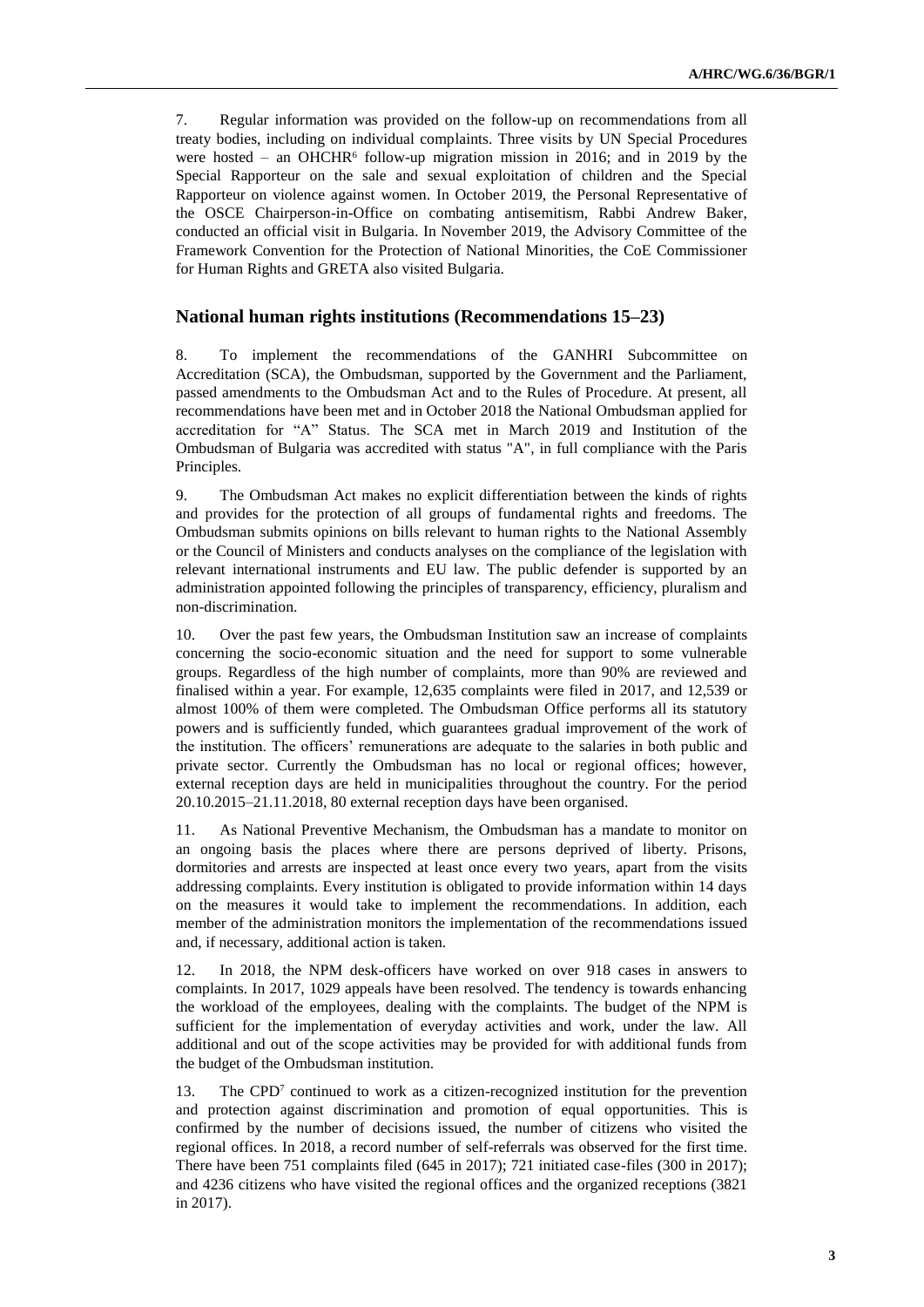14. The law grants full independence to the CPD. It should be noted that securing the necessary financial means for human resources and public campaigns remains a challenge. In order to achieve a more serious impact of the full potential of the CPD, efforts are being made to extend its powers; to ensure full functional immunity of its members; and to increase the effectiveness of its sanctions.

# **Equality between women and men (Recommendations 27; 36–46; 48– 53; 136)**

15. The National Action Plan for the Promotion of Equality between Women and Men (2019-2020), adopted by the Council of Ministers in 2019, follows the principles, objectives and priorities of the National Strategy for the Promotion of Equality between Women and Men (2016-2020). The plan includes measures, among others, aimed at:

- better reconciliation of the professional and private life of parents with children;
- developing the skills of unemployed women through vocational training;
- encouraging women with permanent disabilities to participate in the programme for starting an independent business activity;
- providing financial support for raising children with permanent disabilities;
- promoting the equality of women and men in rural development policies;
- promoting the participation of women entrepreneurs with innovative ideas under the Horizon 2020 programme;
- maintaining an effective system for the adaptation of retired military personnel;
- providing care services to persons seeking international protection;
- improving the legal framework in the field of violence against women and domestic violence.

16. During the period of 01.07.2018–30.08.2019, five meetings of the National Council for Equality between Women and Men were held, as well as two trainings of the coordinators on gender equality on the following topics: "*Current aspects of the normative base and policy on gender equality*" and "*Implementation of the policy on equality between men and women – practical aspects*."

17. According to the information from the survey "*Women and Men in the Republic of*  Bulgaria 2018", conducted by the NSI<sup>8</sup>, as of 1 August 2018, 27.1% of the MPs, 23.8% of the members of the Government and 12.8% of the mayors of municipalities are women, including the speaker of the Parliament, the Vice-President, and the mayor of the capital. In the 2019 World Bank *Women, Business and Law* report, Bulgaria is among the best performing countries in the world with a score of 93.75 points out of a maximum of 100. In addition, our country is the first in the world on the indicator related to the legal and institutional frameworks that shape the economic opportunities of women and improving gender equality.

18. In the labour market, according to Eurostat data, 46.6% of the employed, incl. 38.5% of managers are women (for the EU, these indicators are 46.1% and 33.9% respectively). For 2018, Eurostat reports an 8.2% employment gap for Bulgaria (compared to 11.6% for the EU). According to NSI data for 2018, women are 26.7% of the employers in the country. The gender pay gap for three consecutive years decreased from 15.4% in 2015, to 14.4% in 2016 and to 13.6% in 2017, compared to 16% for the EU. Bulgaria sees the inclusion of women in the economic life as critical, especially given the fact that poverty and social exclusion are closely related to inequality and unequal treatment. Women contribute to build a more sustainable and green economic pattern.

19. Unemployed women have equal access and participate in all programmes, projects and measures in the labour market. Long-term unemployed women are assisted by services for activation and inclusion in a sustainable employment. Services are provided for active behaviour in the labour market, participation in job search workshops, provision of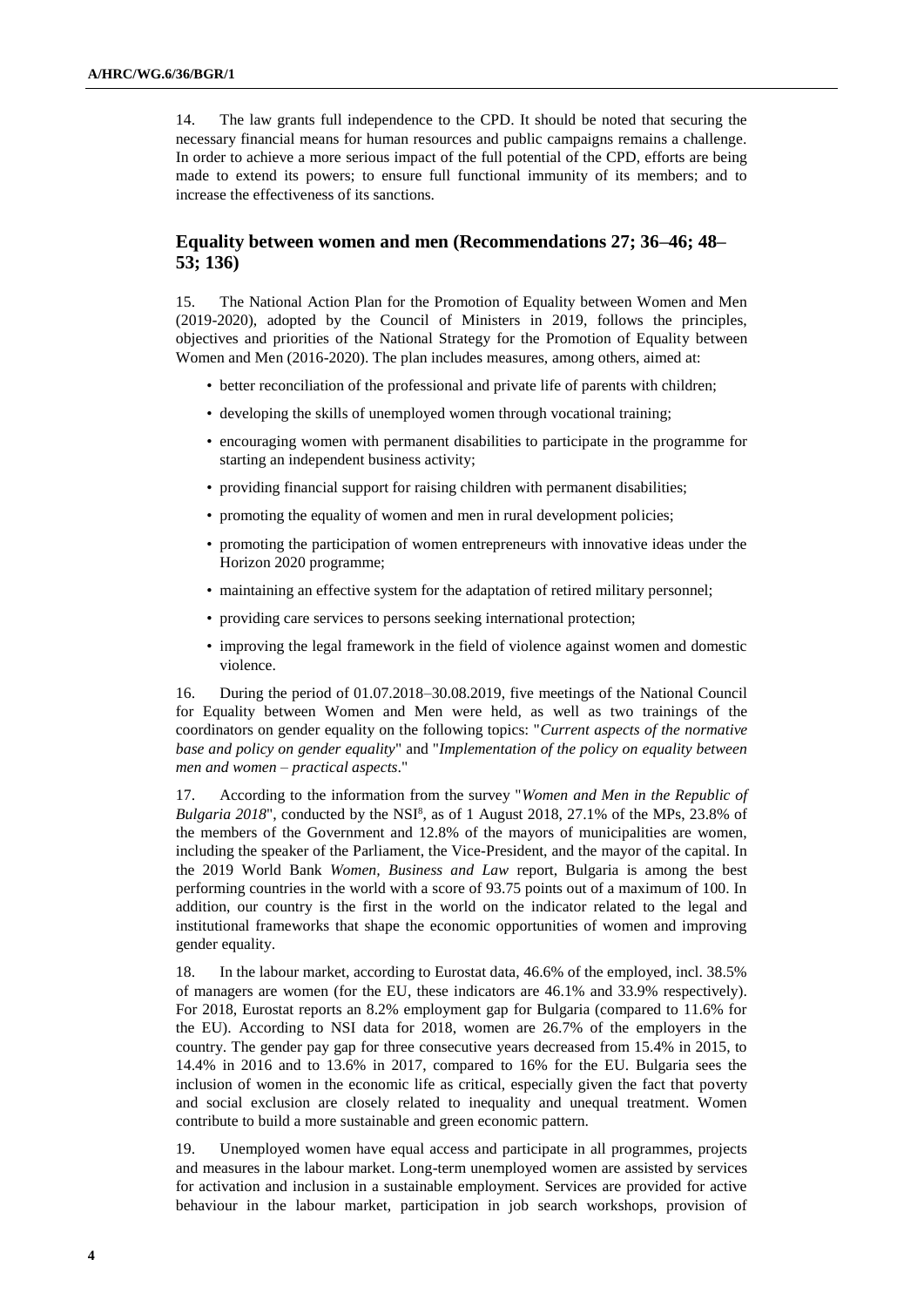vocational guidance and counselling. Financial incentives are in place for employers who create jobs and hire full-time or part-time single parents/adoptive parents with children up to 5 years of age. In 2018, 129,521 women (56.5% of all people who started working) were recruited, most of whom were supported by employment mediation services. Between January and July 2019, 77,762 women went into employment.

#### **Fight against discrimination and violence against women and girls, incl. domestic violence (Recommendations 47; 49–54; 90–98; 116)**

20. Bulgaria is strongly engaged with efforts to prevent and combat domestic violence. In February 2019, legislative amendments to the Criminal Code were adopted regulating the protection of the rights of victims of violence, including domestic violence. These legislative changes aim to improve the legal framework in order to prevent and adequately and comprehensively counteract these forms of criminal behaviour, introducing relevant international standards.

21. All forms of domestic violence are criminalized. When a crime is committed, by definition "in the conditions of domestic violence" includes circumstances of systematic exercise of physical, sexual or mental violence, economic dependency, forced restriction of privacy, personal freedom and personal rights against a spouse, ex-spouse, descendant or ascending person with whom the perpetrator lives or has lived in the same household. According to the statistics of the MoI<sup>9</sup> , victims of domestic violence who have sought protection and have received restraining orders by the courts in the country have been consistently increasing over the last five years (from 1,185 in 2014 to 2,398 until October 2019).

22. The Office of the Public Prosecutor adopted Guidelines for reporting of pre-trial proceedings of domestic violence cases. All cases are registered and reported to the police.

23. Under the Protection against Domestic Violence Act, every year a National Programme for prevention and protection is adopted. Representatives of the civil society also take part and the programme is open to public discussions. Resources are allocated for financing legal non-profit entities' projects for 450,000 BGN for activities for prevention and protection against domestic violence, monitoring, social, psychological and legal aid, etc.

24. During the period 01.07.2018-30.08.2019, MLSP<sup>10</sup> continued the implementation of the project "*Together against Violence*" under the OPHRD<sup>11</sup> 2014-2020. It envisages the preparation of analyses in the field of domestic and gender-based violence, conducting a national representative survey on violence, holding conferences and establishing a system for monitoring the equality between women and men.

25. Bulgaria, Romania and Hungary participate in an international OSCE Project *Effective Criminal Justice Strategies and Practices to Combat Gender-based Domestic Violence in Eastern Europe* with the main objective of encouraging victims to report acts of violence, strengthening the efficiency of law-enforcement and judicial bodies, medical personnel and social workers. Trainings were conducted for police officers, prosecutors and judges from all the participating countries. An information campaign was conducted in the period June-December 2019. The subject of crimes related to domestic violence is also included in the internal training calendar of the Prosecutor's Office.

26. A project on *Improvement of the effectiveness of the police work in the field of domestic violence and gender-based violence* is under implementation during 2019–2021, within the Norway Financial Mechanism. The project provides for the creation of an automatic information system for combating and prevention of gender-based crimes and domestic violence; training on risk assessment and work on cases of domestic violence including in vulnerable groups, etc.

27. At present, the State provides services in 19 Crisis Centres for children with a total capacity of 196 places and 6 Crisis Centres for women victims of domestic violence with a total capacity of 64 places. Five of these Crisis Centres are managed by NGOs.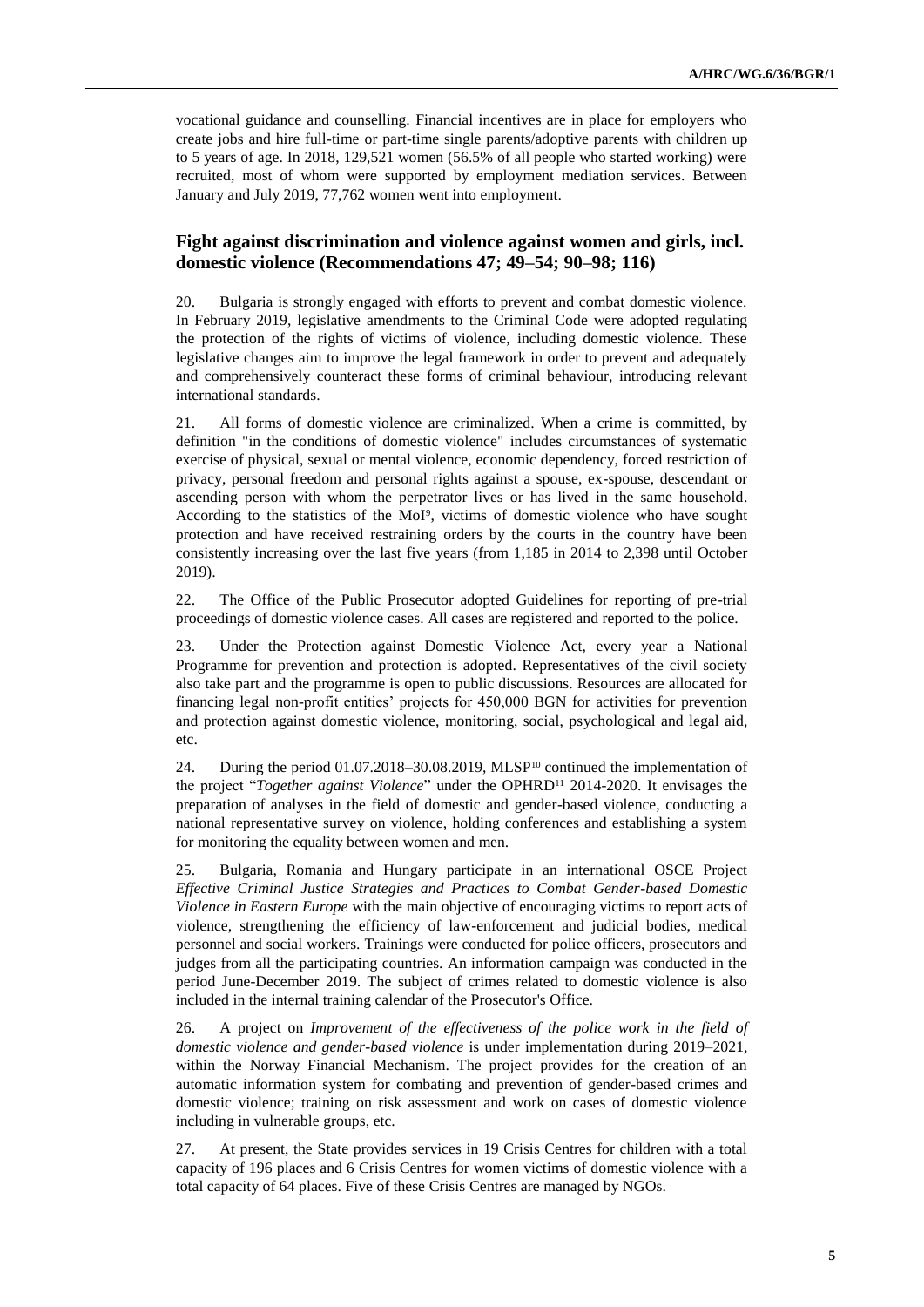28. Additional amendments to strengthen the existing legislation in the area of violence against women are on the way.

#### **Non-discrimination and social rights (Recommendations 24–25; 28– 31)<sup>12</sup>**

29. The reform in the field of social services is among the priorities of the social policy in Bulgaria. In 2019, SSA<sup>13</sup> was adopted with the aim to improve the mechanisms for planning, financing, control and monitoring of services and to increase their quality, efficiency and sustainability. The SSA has created an opportunity for all persons to have access to generally available social services. Moreover, specialized services are envisaged in the event of a particular risk to the life, health or development of the person, or to meet the needs of a particular group. To achieve better understanding of the new legislative measures, the entry into force of SSA is postponed with six months to 01.07.2020.

30. The process of deinstitutionalisation of care continues not only for children, but also for the elderly and persons with disabilities, through the *National Long-Term Care Strategy and the implementing Action Plan for the period 2018-2021.* The support for these groups is complex, requiring synergies between all institutions involved to provide the necessary healthcare, community and home social services, and support for caretakers of dependent family members. Under the SSA, existing homes for adults with disabilities will be closed by 01.01.2035, and homes for the elderly will be reformed in accordance with the quality standards of residential care by 01.01.2025. New supportive and community-based residential care services are already being built.

31. Home-based services are also particularly important for the care of the elderly and persons with disabilities, incl. for children with disabilities. As of the end of 2019, the services of personal assistant, social assistant and home assistant have been used by more than 18,661 users and approximately 13,164 personal, social and home assistants have been employed. At the same time, the community's social services network for supporting vulnerable groups is developing consistently. With funding from the State budget, as of December 2019, 559 community-based social services are being provided with the opportunity for supporting and caring for 10,287 adults from vulnerable groups. As a Statedelegated activity, 630 social services in the community for children were opened with a capacity of 14,459 places. The funds for financing social services are planned to increase annually.

32. The Government pursues a consistent policy of social protection, social inclusion and promotion of employment of vulnerable groups, guided by the principles of nondiscrimination, respect for human dignity and ensuring conditions for equal opportunities and equal treatment of all Bulgarian citizens, regardless of their ethnicity. Long-term unemployed persons without qualifications and with low education level are the target group of active labour market policies.

33. Another important priority is the policy of promoting youth employment. Particular attention is paid to young people under the age of 25 who are neither being trained nor employed; and those who have dropped-out from the education system. In this regard, for the fifth consecutive year, our country successfully implements the *National Plan for Implementation of the European Youth Guarantee* 2014-2020, in collaboration between institutions, youth organizations and social partners.

34. In 2018, the Employment Agency reported 65,074 registered long-term unemployed persons on a monthly basis; these numbers declined by 25.8% compared to 2017. Between January and July 2019, 49,810 long-term unemployed persons were registered on an average monthly basis. Their number is down with 29% for the same period in 2018. The youth unemployment in the country in 2018 is significantly reduced compared to 2017. The average annual number of registered unemployed youth up to 24 years is 10,023 persons, and their share in the total number of unemployed persons is 4.9%. In the period January-July 2019, the number of unemployed young people up to 24 years of age was 9, 386 monthly average, a decrease of 7.9% compared to 2018.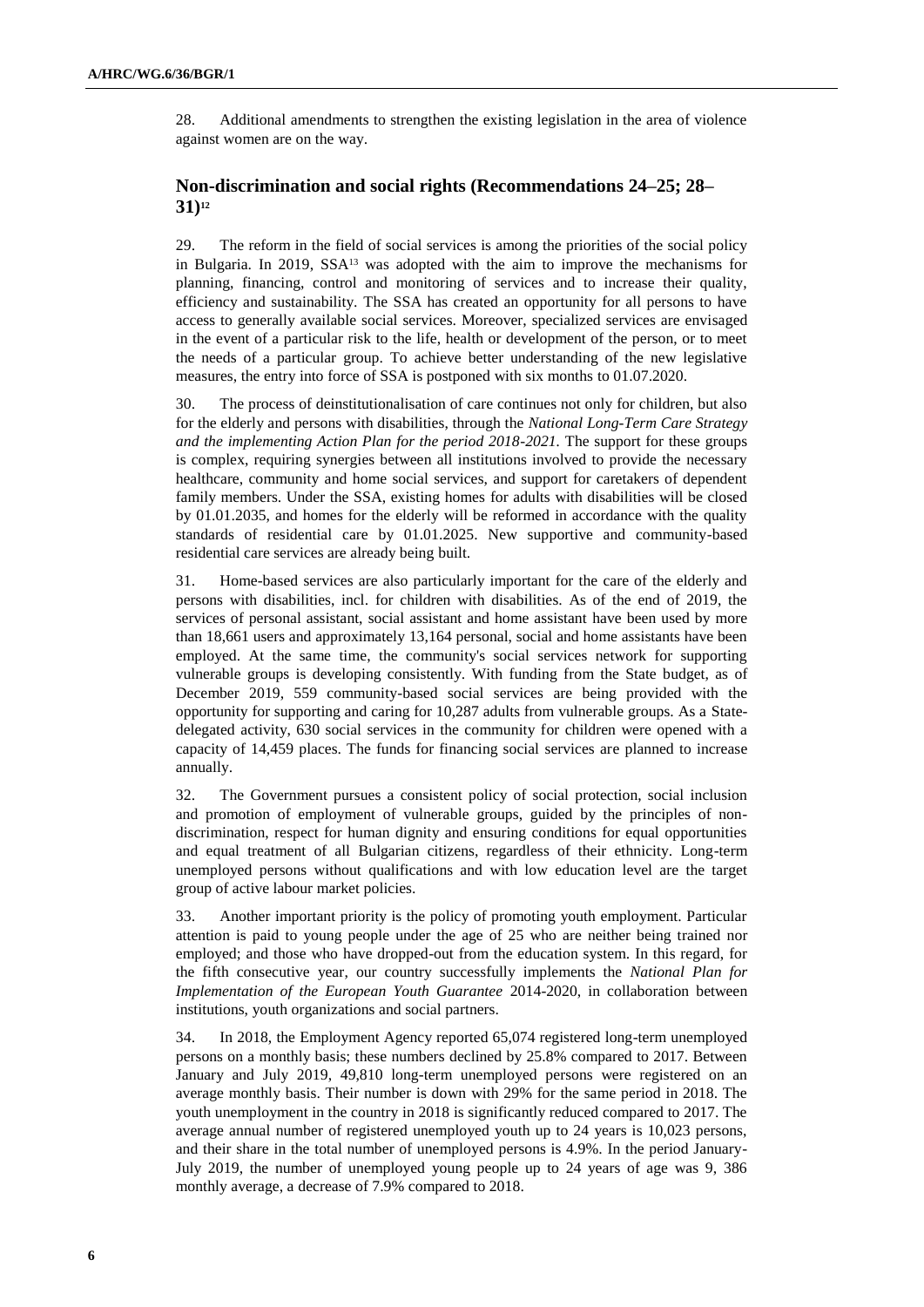35. The implementation of the *National Strategy for Poverty Reduction and Promotion of Social Inclusion* 2020, adopted in 2013, is being implemented through the development and reporting of biennial action plans<sup>14</sup>. The main focus of the Action Plan for  $2019-2020$  is on employment and education measures. Other major activities are: promoting the active inclusion of the outermost groups; raising average and minimum wage levels; ensuring access to quality healthcare; creating conditions and guarantees for equality and full participation of persons with disabilities in all areas of public life.

36. The *Operational Programme for Food and/or Basic Material Assistance from the Fund for European Assistance to the Most Deprived* for the period 2014-2020 contributes to the achievement of the national target for reducing the number of people living in poverty by 260,000 people until 2020. In June 2019, the monthly amount of the targeted heating allowance season increased from BGN 74.83 to BGN 91.10, or by 21.7%. In addition, the scope of aid recipients has been expanded from the current 210,000 to about 255,000 persons.

# **Fight against racism, intolerance, hate crimes (Recommendations 65; 67; 72–76; 78–79; 81–86; 116; 162)**

37. Taking action to strengthen the fight against homophobic and transphobic crime through criminal law is linked both to the development and to the full utilization of existing legislative instruments. Under the Criminal Code, the court determines the penalty for the committed crime, taking into account the degree of public danger of the act and the perpetrator, the motives for committing the act and other mitigating and aggravating guilt circumstances. According to established case-law, racist motivation is regarded as an aggravating circumstance.

38. In February 2019, the Prosecutor's Office published a Guidance for Practical Implementation of Council Framework Decision 2008/913/JHA on combating certain forms and manifestations of racism and xenophobia through the criminal law provisions. Furthermore, projects related to reporting on cases of domestic violence and hate crime are being finalized. In pre-trial proceedings, the victims of crimes, including hate crimes, have the right to be informed of their rights in criminal proceedings, to receive protection for his/her safety and that of his/her relatives; to be informed of the progress of the proceedings; to participate in them; to make requests, notes and objections; to have a counsel; to receive written and/oral translation, etc. Equal access to justice and legal assistance under the Legal Aid Act is also guaranteed, including providing consultations, legal advice, legal representation, preparing documents.

39. Since 2015, the legal aid framework has been supplemented and amended several times in order to guarantee access to legal aid for a wider range of vulnerable social groups, with particular focus on ethnic minorities. The National Primary Legal Aid Telephone and Regional Counselling Centres were also regulated as new forms in the system for legal aid with focus on vulnerable groups.

40. Trainings are regularly carried in specific topics related to: the effective activities of the police officers in multi-ethnic environment; human rights; minority related issues; traditions, culture of the Roma communities; providing a problem-related approach for securing order and security in particular communities. The Social Assistance Agency also conducts trainings for social workers in order to improve their skills in working with representatives of ethnic communities and to promote their social inclusion.

41. Bulgaria is among the participating States who are proactively seeking ODIHR's support for implementing its commitments. The CPD is a national contact point regarding the collection and provision of information related to hate crimes to the ODIHR/OSCE<sup>15</sup>. Several key ODIHR projects have been implemented, including one in collaboration with UNESCO – "*Addressing antisemitism through education – Guidelines for Policymakers*". The Guidelines have been translated in Bulgarian and published in January 2020. As a follow up a national workshop for policymakers and teacher-training institutions will be held in Sofia in March 2020. The MFA has provided Bulgarian Official Development Aid funding for two regional workshops to train policy-makers to address antisemitism through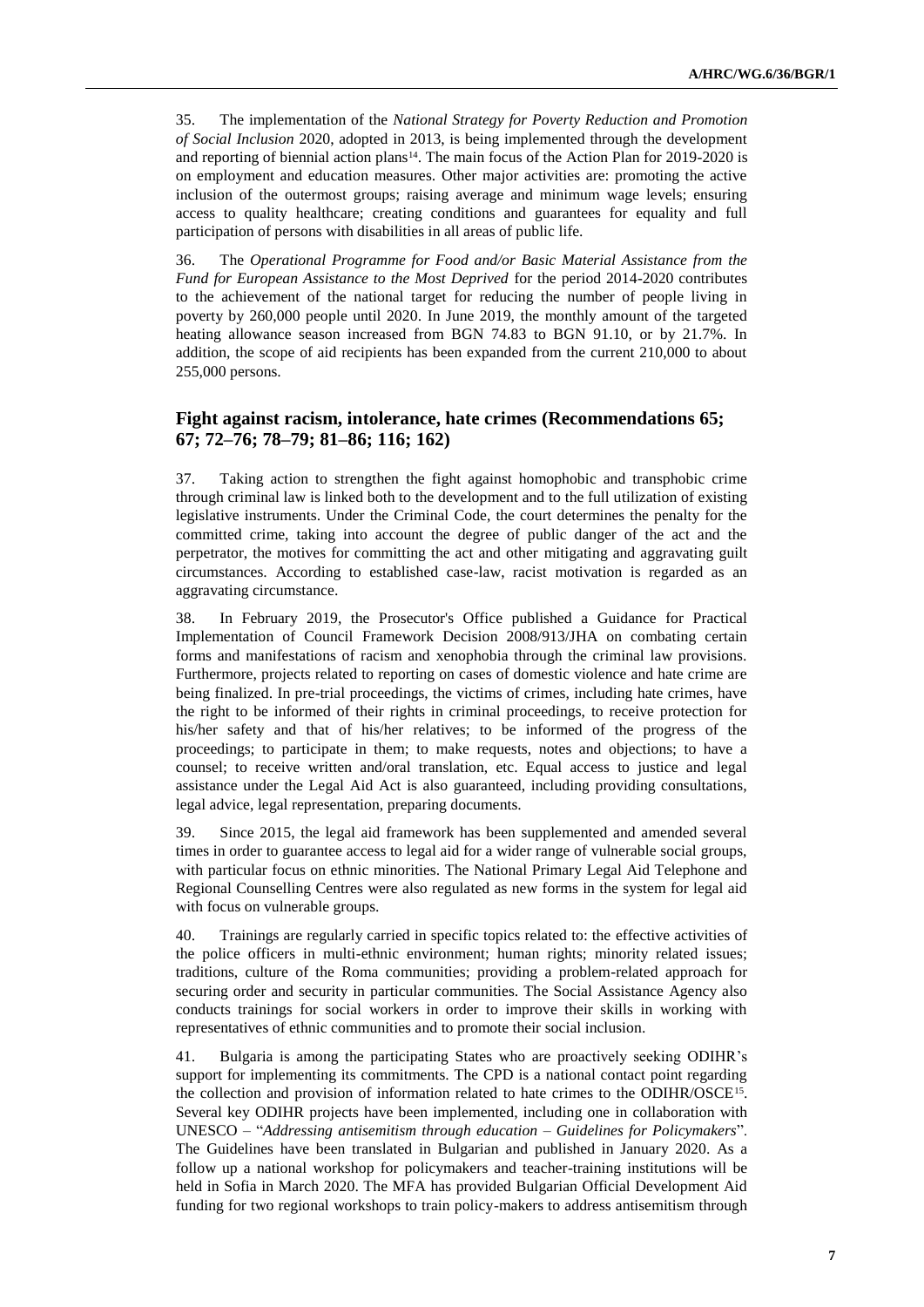education in the Western Balkans and Eastern Europe within a project, implemented jointly by UNESCO, the OSCE and the World Jewish Congress.

42. In June 2019, a joint FRA<sup>16</sup>/ODIHR and the MFA seminar was held. A high level workshop, to raise awareness of the need to strengthen Bulgaria's response to hate crimes, and technical part with practitioners from civil society, police, prosecution service, judiciary and relevant ministries.

43. Although the Criminal Code does not provide aggravated circumstances in cases where the crimes were committed on homophobic or transphobic motives, there is no obstacle to considering the relevant motives as aggravating circumstances in determining the sentence.

44. In the field of education and upbringing in tolerance and anti-discrimination in 2018, more than 200 teachers were trained. The CPD cooperated with LGBTI civil organizations, holding workshops on topics related to protection against discrimination on protected grounds.

45. Sofia Pride is organized annually in close collaboration with the Municipality and the law enforcement. The one held in 2019 gathered around 7000 participants.

46. In June 2019, a first National 3-day training on the topic of hate crimes with police officers took place. The training was organized by the Youth LGBT Organization Deystvie. The training programme focused on the process of forming and applying stereotypes and prejudices in individual's behaviour leading to discriminatory actions. A special emphasis was given to the notion of vulnerability and the situation of LGBT people in Bulgaria. 52 police officers from all policy departments in the country participated in the training. The project foresees 4 regional and 1 national trainings in 2020.

47. In 2019, the MFA appointed a focal point as part of the European Governmental LGBTI Focal Points Network.

# **Promoting Freedom of Religion and Belief; countering hate speech (Recommendations 61–62; 64–66; 77; 129)**

48. The current Bulgarian law framework protects personal inviolability. The radio and television channels are obligated not to create or broadcast contents that incite national, political, ethnic, religious, and racial intolerance or praise cruelty and violence. Results of the radio and television broadcasts monitoring indicate that the majority of media services providers make everything possible to reflect objectively the subject matter relating to ethnic issues.

49. The Audio-visual Media Services Directive adopted in 2018, provides for strengthening the rules against hate speech, prohibiting incitement to violence, hatred or terrorist acts in audio-visual media services. The rules also apply to video-sharing platforms. The Radio and Television Act also sets out provisions requiring media service providers to prevent the creation and distribution of programmes that incite hatred based on race, gender, religion or nationality. During the referred one-year period, two penal decrees were issued - to the political party ATAKA, in its capacity of a provider of audio-visual media service "ALFA TV" (for offensive qualifications and hate speech), and to "Nova Broadcasting Group" (for broadcasting violence).

50. In the period of 01.2017–06.2018, the State budget subsidized construction and reconstruction activities of over 100 mosques and spent over 200,000 euro for the reconstruction of places of worship and administrative buildings of Catholic, Jewish, Armenian, Protestant and other religions. The specialized Religious Denominations Directorate within the Council of Ministers further assisted financially the publication of over 20 books of religious literature, scientific and sociological studies on various beliefs.

51. 11 MoI officers took part in a training seminar on *Antisemitism and Hate Crimes: Challenges, Possibilities and Future Recommendations*. The MoI appointed a National Police senior officer responsible for liaison with the Jewish community in Bulgaria.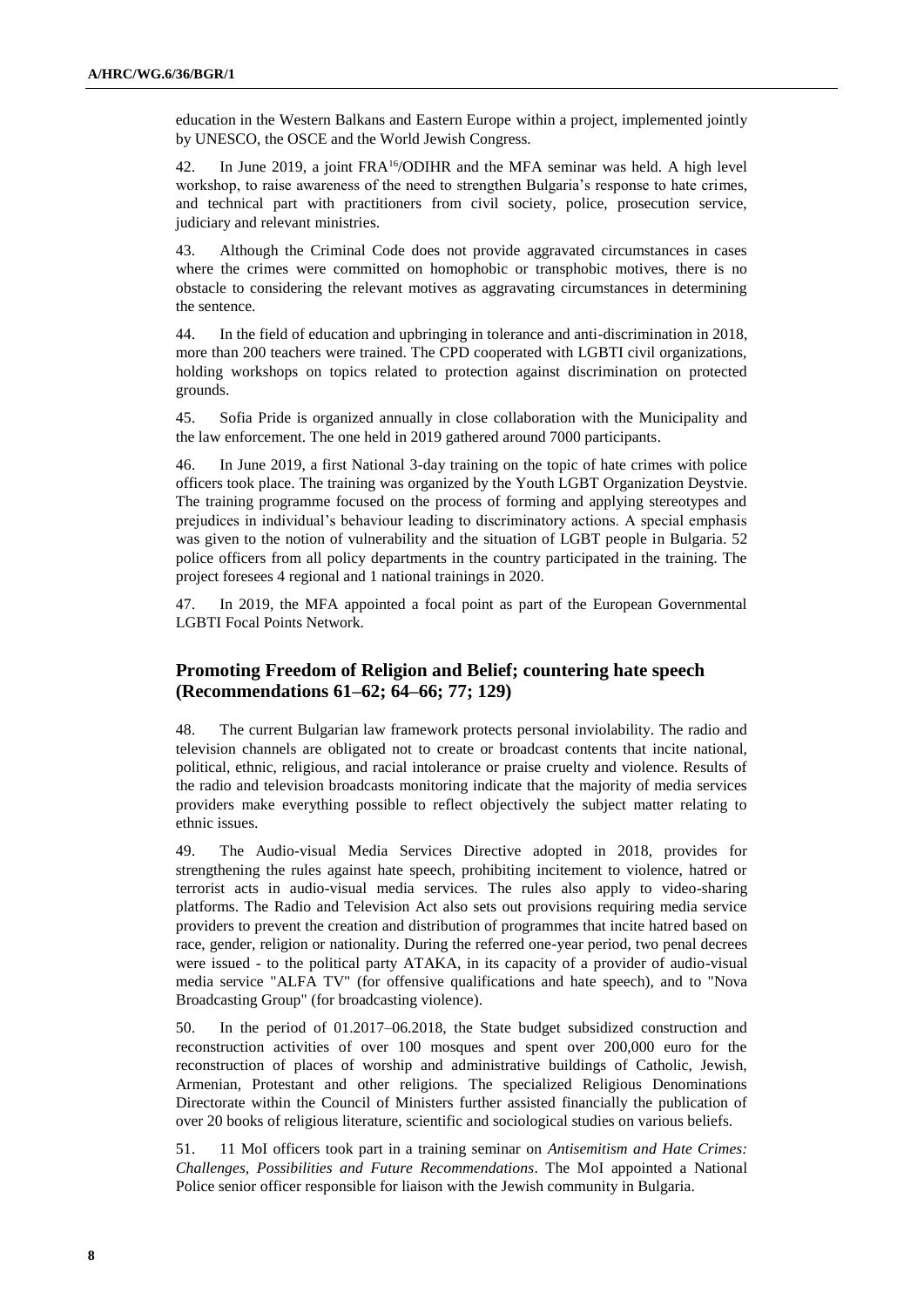52. Within a public campaign "Sofia – City of Tolerance and Wisdom", in September 2018, the Mayor of Sofia, the National Coordinator on combating antisemitism and the president of the Organization of the Jews in Bulgaria "Shalom" signed a Manifesto "*Together against Hate Speech*". In early 2019, a number of prominent figures and others posted videos on Facebook publicly stating support for the manifesto. Bulgarian intellectuals, civil society leaders, senior government officials, municipal leaders and diplomats gathered to show support and sign the manifesto.

53. A first-ever march of tolerance "*Together for Bulgaria, together for Europe*" took place in March 2019. The event gathered more than 1,500 people. It was a powerful call for unity against hatred within the Bulgarian society.

54. In light of its support for the Potomac Declaration and Plan of Action, approved during the Ministerial conference dedicated to Freedom of religion and belief in Washington DC, Bulgaria has taken decisive measures to combat religious intolerance. In October 2019, Bulgaria appointed a focal point on freedom of religion and belief at a senior level within the MFA.

#### **Rights of persons belonging to minority groups, incl. Roma (Recommendations 26; 32; 35; 56–60; 136; 144; 150–151; 153–161)**

55. Monitoring and review of the implementation of the NSRI<sup>17</sup> is ensured through the SYSTEM<sup>18</sup> platform. It includes information at the regional and national level, with relevant indicators for data collection. The regional experts on ethnic and integration issues collect data about the implementation of the municipalities' action plans and aggregate them in reports to the Secretariat of the NCCEII19. Adoption of the NSRI post 2020 is due by the end of October 2020, after finalisation of the evaluation process. The elaboration of the new strategic document will be conducted in close cooperation with all relevant stakeholders, incl. Roma civil society, representatives of municipal administrations, local communities and NGOs.

56. With a view to addressing the challenges hindering social inclusion and sustainable integration of minorities, complex actions were developed through the integrated operation "*Socio-economic integration of vulnerable groups*" in 2018. The integrated approach combines actions aimed at improving access to employment, education, social and health services and overcoming negative stereotypes, with a budget of over BGN 100 million. Through the initiative, the municipal plans for Roma integration will be upgraded, while projects for new social housing, urban reconstruction and development are already underway.

57. In 2018, 1,286 trainings were conducted for 22,259 police officers working in a multi-ethnic environment. They focused on prevention of law violations, ways for effective reaction when a signal is received, and non-allowance of escalation of the tension in areas with compact Roma population.

58. In the area of education, non-discriminatory treatment is guaranteed to all pupils, including those from minority groups. A key priority is to keep children in compulsory preschool and school age in school. Since June 2018, a permanent Mechanism for joint work of institutions for enrolment and retention in the education system of children and pupils in compulsory pre-school and school age, including those of Roma origin, has been established. More than 1,280 include representatives of various institutions – teachers, school directors, social workers, police officers, municipal officials, mediators, civil society representatives, etc. 17,294 home visits were performed. As a result, for the 2018/2019 school year 19,077 children in compulsory pre-school and school age enrolled for the first time or returned to the education system.

59. The appointment of education mediators, who are well accepted among vulnerable groups to persuade parents to let their children attend school, also helps achieve the objectives of the Mechanism. According to the Centre for Educational Integration of Children and Students from Ethnic Minorities, as of October 2019, 997 education mediators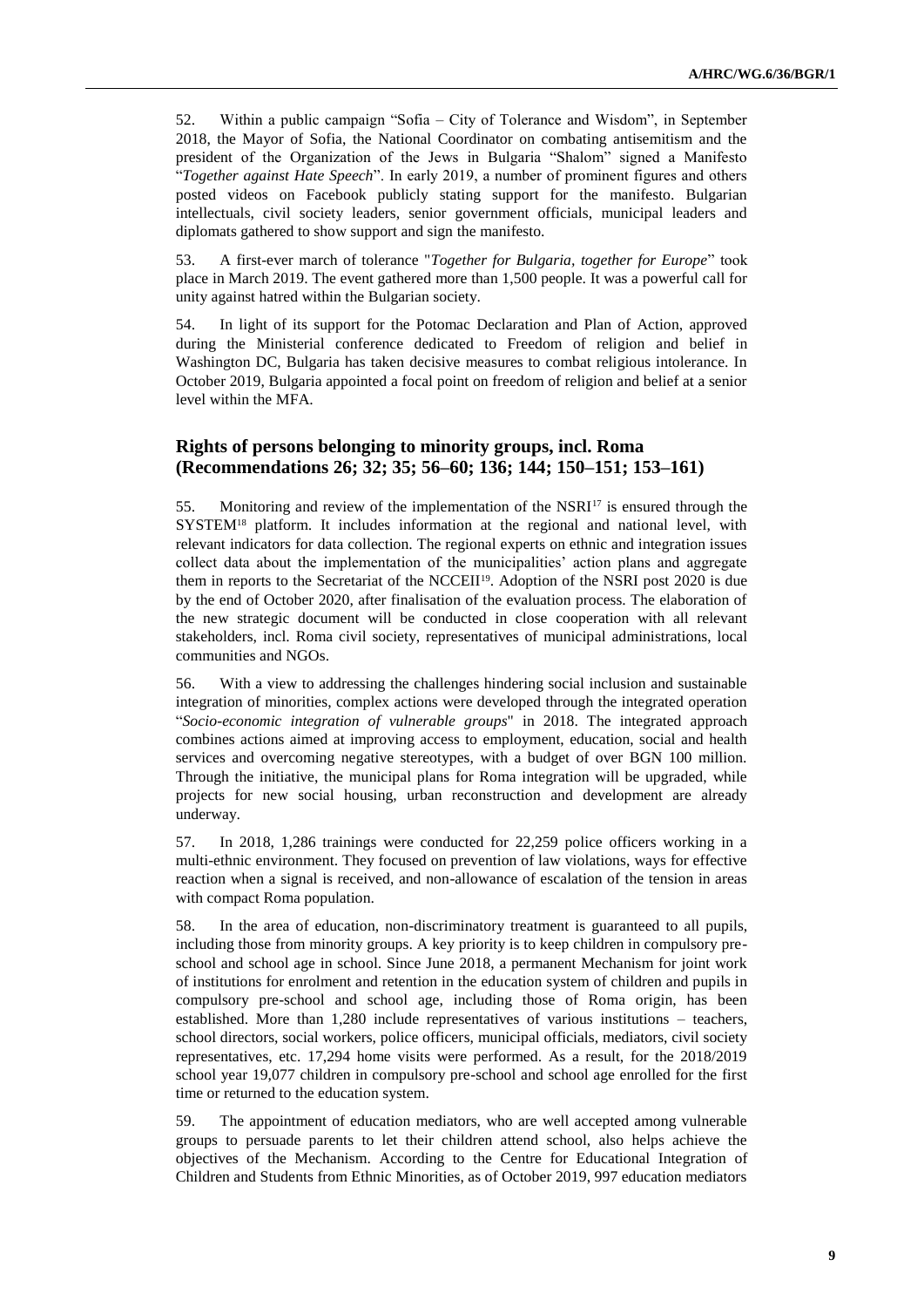were appointed, working with children of vulnerable groups in kindergartens, in primary, secondary or high schools, including vocational high schools.

60. According to the Bulgarian legislation, health insurance in the country is compulsory. Each health insured person is entitled to a defined type, volume and scope of medical assistance, which is paid from the budget of the National Health Insurance Fund. Outside the scope of health insurance, the Ministry of Health provides funding from the State budget for priority medical activities, such as: emergency medical care, vaccines for children till the age of 18, screening programs for newborns for early detection and timely treatment of congenital diseases, and etc. Funds are also provided for diagnostics and treatment at hospitals for persons, who have no income and/or personal property, ensures personal participation in the health insurance process.

61. Preventive care for maternal and child health is among the priorities for the whole population of the country, including minority groups. Health insured pregnant women are entitled to guaranteed periodic examinations and tests during normal pregnancy, additional examinations during pregnancy at risk and to give birth within the package guaranteed by the National Health Insurance Fund. Pregnant women, who do not have health insurance, do not pay and are entitled to one free-of-charge examination during pregnancy and free-ofcharge delivery. Home visits are conducted with free medical examinations and counselling for pregnant women and children up to 3 year-old with a focus on risk groups, especially the Roma population.

62. Health mediators are part of a sustainable policy that proves its effectiveness. They make a significant contribution to optimizing the scope of prophylactic programs among the Roma population and especially among young children. They also support the health education and awareness and carry out active social work within the community. In 2018, 230 health mediators worked in 115 municipalities.

63. Examinations are preceded and accompanied by awareness campaigns, lectures and trainings to increase health knowledge on various topic. In 2018, a total number of 2,346 examinations were conducted with the four mobile gynecological units. In addition 175 awareness raising campaigns (covering more than 25,500 individuals) were organized to clarify the benefits of immunizations prescribed for in the National Immunization Calendar. The joint work has continued among the highest risk groups under two programmes: "*Prevention and Control of HIV, Tuberculosis and Sexually Transmitted Infections among Vulnerable Roma Communities*" and "*Improving the Sustainability of the National Tuberculosis Programme*".

64. For all citizens, regardless of their ethnic origin or minority group, the requirements for the quality of the water provided for drinking and household purposes are the same. According to NSI data, 99.4% of the country's population is connected to public water supply.

65. In the area of employment, the Government implements a large number of activities to increase the employability of unemployed Roma, by encouraging and motivating their inclusion in various trainings, programmes and projects. Mediation workers motivate inactive persons to register and use the labour offices intermediary services. In 2018, 43,844 unemployed who identified themselves as Roma were covered by different labour market activities. 79 unemployed persons were hired as labour mediators. As a result of their work in 2018, 5,177 economically inactive persons of Roma origin were registered at the Labour Offices. For the period of January–July 2019, 9,844 individuals started working in the primary market. Over the same period, 1,168 persons were included in employment under programmes funded by the state budget.

66. To improve housing conditions, activities continue on compiling cadastre maps and registers as a basis for the urban development plans. Local self-government authorities are encouraged to implement urban regulation of the residential areas with predominant Roma population and include new zones for housing development. Funds from the state budget are used for development of cadastral maps and registers, improving the existing and developing new technical infrastructure in Roma residential areas.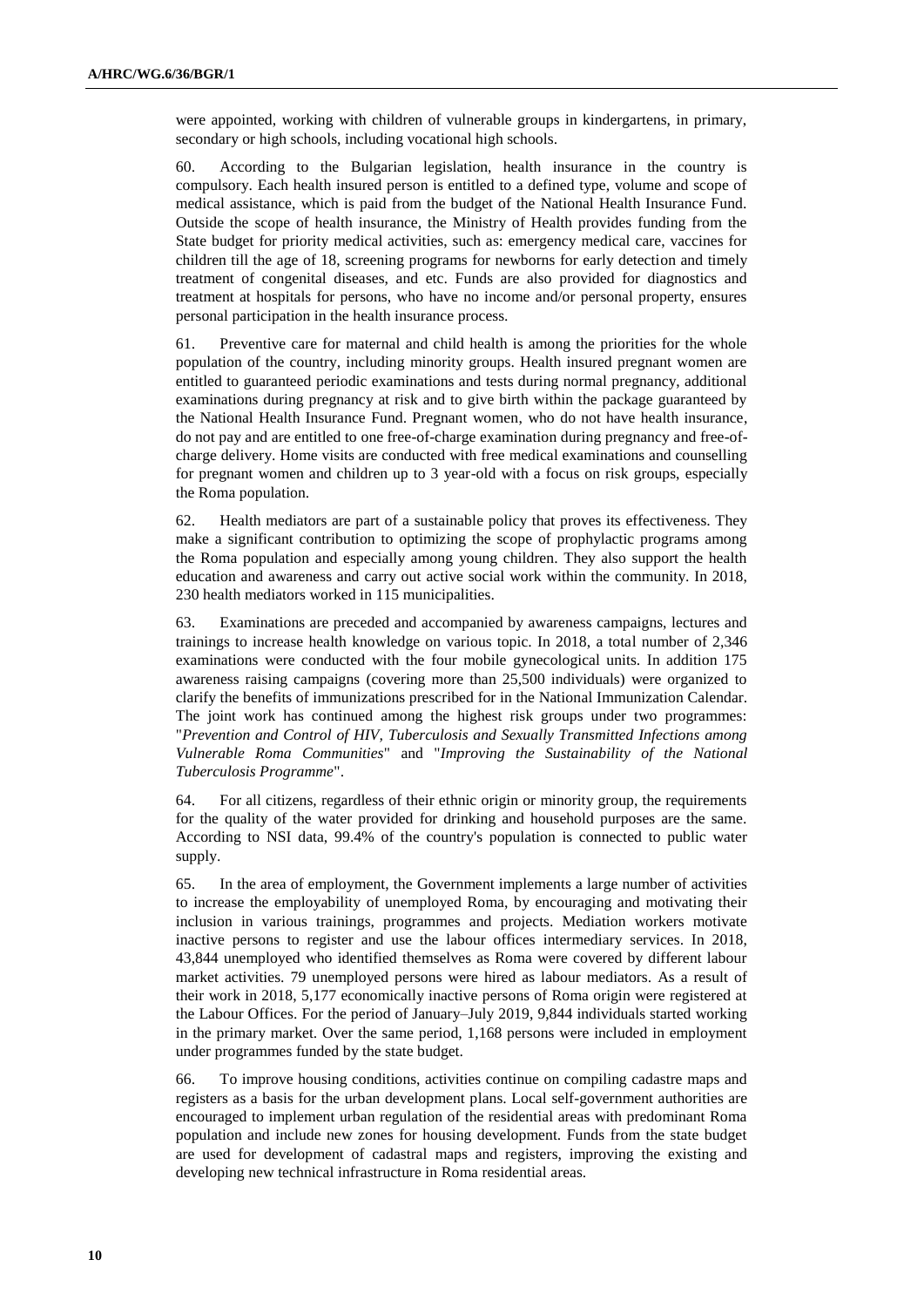67. Under  $OPRD^{20}$ , a number of projects are being implemented to provide modern social housing for accommodation of vulnerable groups, including Roma. These include the construction or rehabilitation of over 500 housing units; building of shelters; temporary accommodation or crisis centres; upgrading educational infrastructure and social housing; modernizing the social infrastructure, etc.

### **Situation in prisons; treatment in detention (Recommendations 88–89; 115–116)**

68. A training programme for newly recruited employees and operational procedures for the prevention of maltreatment, inter-prisoner violence and corruption in prisons in Bulgaria have been developed under the project "*Support for the Implementation of ECtHR decisions and the Standards and Recommendations of the European Committee for the Prevention of Torture and Inhuman or Degrading Treatment or Punishment (Prison Reform)*". A further rehabilitation programme is put in place for working with vulnerable groups in prisons.

69. *PHARE BG2004/016-711 National Programme for Bulgaria Part II* was finalized in 2018, aiming at optimizing the penitentiary system. The serious efforts to reform the system continued with legislative changes to create the possibility of applying more flexible rules for the initial allocation and transfer of prisoners, granting conditional release, compensatory and preventive remedies.

70. A key point of the reform is the transfer of more powers to prison directors, which has improved the functioning of the system and increased the efficiency of monitoring. This process was reinforced by granting more powers to prosecutors to be involved in all stages of the administration's decision-making in places of detention in relation to individual rights or protection of the public interest. All acts of the prison administration are already subject to control by the administrative court. Following these and other rehabilitation measures, today there are 6,120 prisoners with a system capacity of about 8,500 seats. For comparison, in 2013, their number was 9,400 prisoners. Furthermore, there are 862 detainees, while the capacity of the country's arrests is about 1235. According to the CoE, for the last 10 years, the number of prisoners in Bulgaria has decreased by 25%.

71. The GDEP<sup>21</sup> was also beneficiary of the Project "*Introduction of Electronic Monitoring and Pre-Trial Reports in the Practice of the Bulgarian Probation Authority*". Electronic monitoring was introduced in Bulgaria in April 2019. The system applies to persons with probation measures, prisoners, who work in external work sites or persons under house arrest. A total of 250 radio frequency monitoring devices were purchased, 50 of which for satellite tracking.

72. The "*Correctional Services and Pre-trial Detention*" programme collects projects proposals aiming at improving the material conditions and environmental health of prisoners and detainees, including from vulnerable groups; increase the capacity of probation officers; and assist prisoners in their social rehabilitation and preparation for release.

73. Moreover, a Strategy for the Development of the GDEP and its territorial services has been developed. This document is expected to improve the leadership and management of prisons, as well as the rehabilitation of perpetrators, while offering cooperation and opportunities to innovate the functioning of the organization. The document sets out the guiding principles, key priorities and initiatives for a period of 3 years.

74. Actions to improve conditions in prisons and detention facilities continue. With the implementation of the new programming period of the Norwegian Financial Mechanism 2014-2021, a new prison will be built; 5 prisons, prison dormitoris and arrests will be repaired in accordance with European standards, transit departments and a new centre for personnel training will be established.

75. The MoI has taken a number of measures for training and raising awareness, with a view of not allowing ill-treatment of detainees. MoI officers have taken part in a working meeting organized by the Bulgarian Helsinki Committee on the topic of right of access to a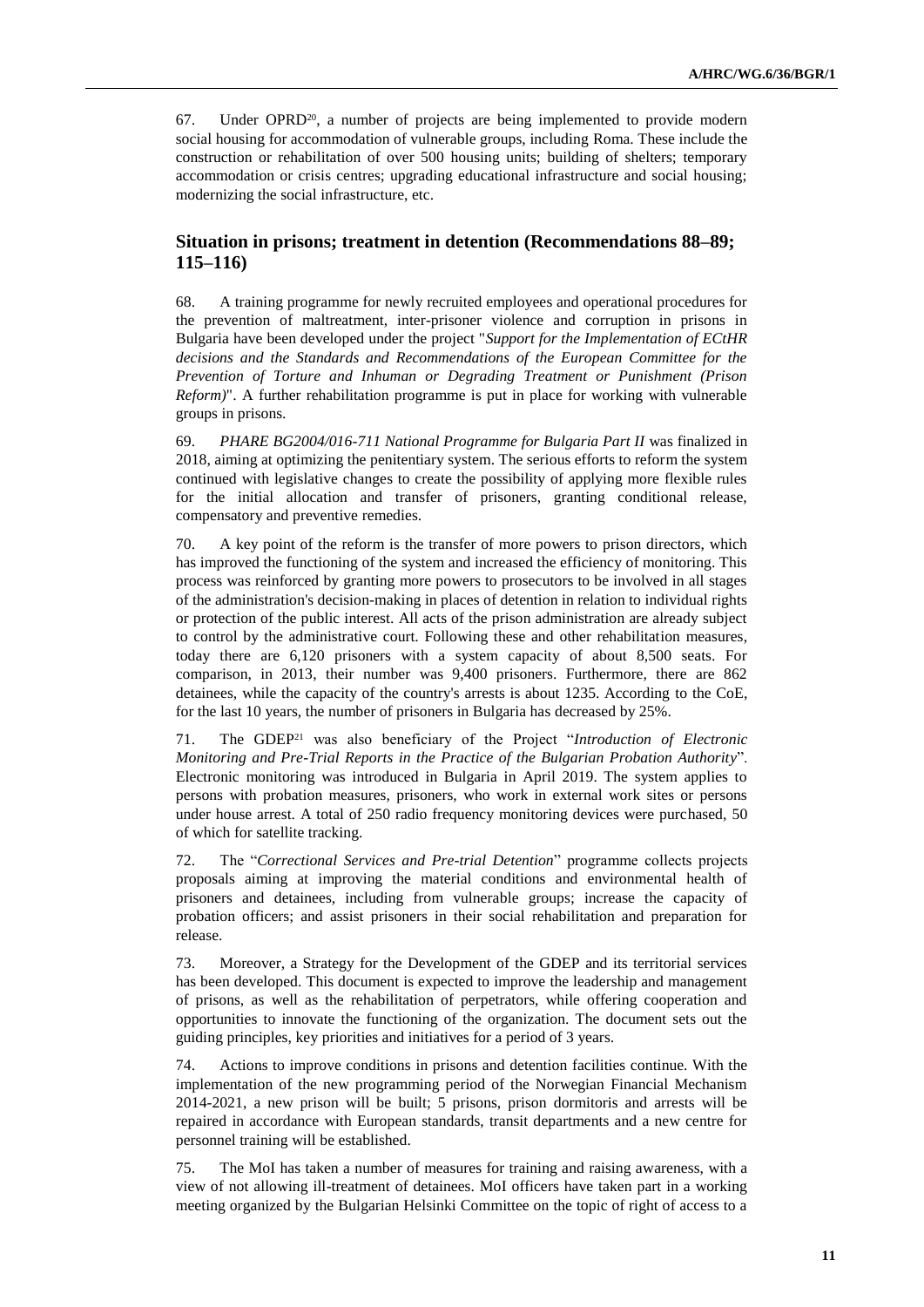lawyer and legal aid during police detention. In addition, MoI implements an Action Plan for Effective Legal Defence during Preliminary Detention. A guidebook has been distributed, aimed at building skills for respect among the police officers for the procedural rights of persons with intellectual and/or psychological and social disabilities.

76. The border police of MoI have the right to detain foreigners who have crossed the border illegally for which a written order is issued for a period of no more than 24 hours. Depending on whether they have requested international protection or not, the persons are transferred to the competent authorities. Immediately after detention, every person is acquainted with their rights, legal responsibility and their right to access to legal aid. The police officers seconded at the border implement the Frontex Guidebook on fundamental human rights as well as the guidelines for the order for requesting protection. UNHCR and the Bulgarian Helsinki Committee monitor all borders and facilities for accommodation of detainees and have full access to the persons detained in the border zone.

### **Judicial reform; countering corruption and organised crime (Recommendations 109–114; 121–124)**

77. A number of effective measures have been implemented in 2018 to ensure the independence of the judiciary. The practice of appointing senior judicial positions established in the latest amendments to the Judiciary Act respects transparency and publicity of competitive procedures. Candidates for administrative heads are publicly available on the SJC's<sup>22</sup> website, together with biography, declaration of property status and origin of the means for property acquisition, and a concept for their work as administrative heads. Magistrates and non-profit legal entities, higher education institutions and scientific organizations, professional organizations of judges, prosecutors and investigators, colleagues, authorities and institutions may submit to the SJC opinions on the candidates' moral and professional qualities. The candidates for the administrative heads of courts are heard before the general assembly of the respective court.

78. Recent amendments to the Judiciary Act include strengthening the powers of the Inspectorate of the SJC in key areas. The Inspectorate adopted Rules for verification of property declarations of judges, prosecutors and investigators, and Rules for the conduct of integrity checks, conflicts of interest, independence checks and professional ethics.

79. In February 2019, a project was launched on "*Support for Capacity Building of the Inspectorate to the SJC*", in order to optimize the procedures for magistrates' integrity checks. Other relevant projects and programmes in support of the rule of law and the independence of the judiciary include: the ongoing implementation of the *Updated Strategy for Continuing the Reform of the Judiciary*; and the "*Effective Access to Justice Projec*t". Under the "*Justice Programme*" of the Norwegian Financial Mechanism, special focus is given to projects aimed at: developing child-friendly judiciary; raising awareness among vulnerable groups regarding prevention and protection from domestic and gender-based violence, and against discrimination; effective measures for the rehabilitation and reintegration of victims of domestic violence and working with perpetrators, etc.

80. In January 2018, the Parliament adopted a new Anti-Corruption and Confiscation of Illegally Acquired Property Act, in line with the recommendations of international monitoring mechanisms. This law overcomes the weaknesses stemming from the fragmented regulatory framework in the area of counteracting corruption. An unitary anticorruption authority was established – the Commission for Combating Corruption and Forfeiture of Illegally Acquired Property, which combines the functions of verifying the property declarations of high public officials and establishing conflicts of interest and illegally acquired property.

81. Recent amendments to the Criminal Procedure Code introduce measures to ensure quality work in cases related to high-level corruption. The Specialized Criminal Court will now hear corruption cases concerning MPs; members of the Government and deputy ministers; chairpersons of state agencies and committees, members of the SJC; inspectors in the ISJC; mayors, deputy mayors, and chairpersons of municipal councils, etc.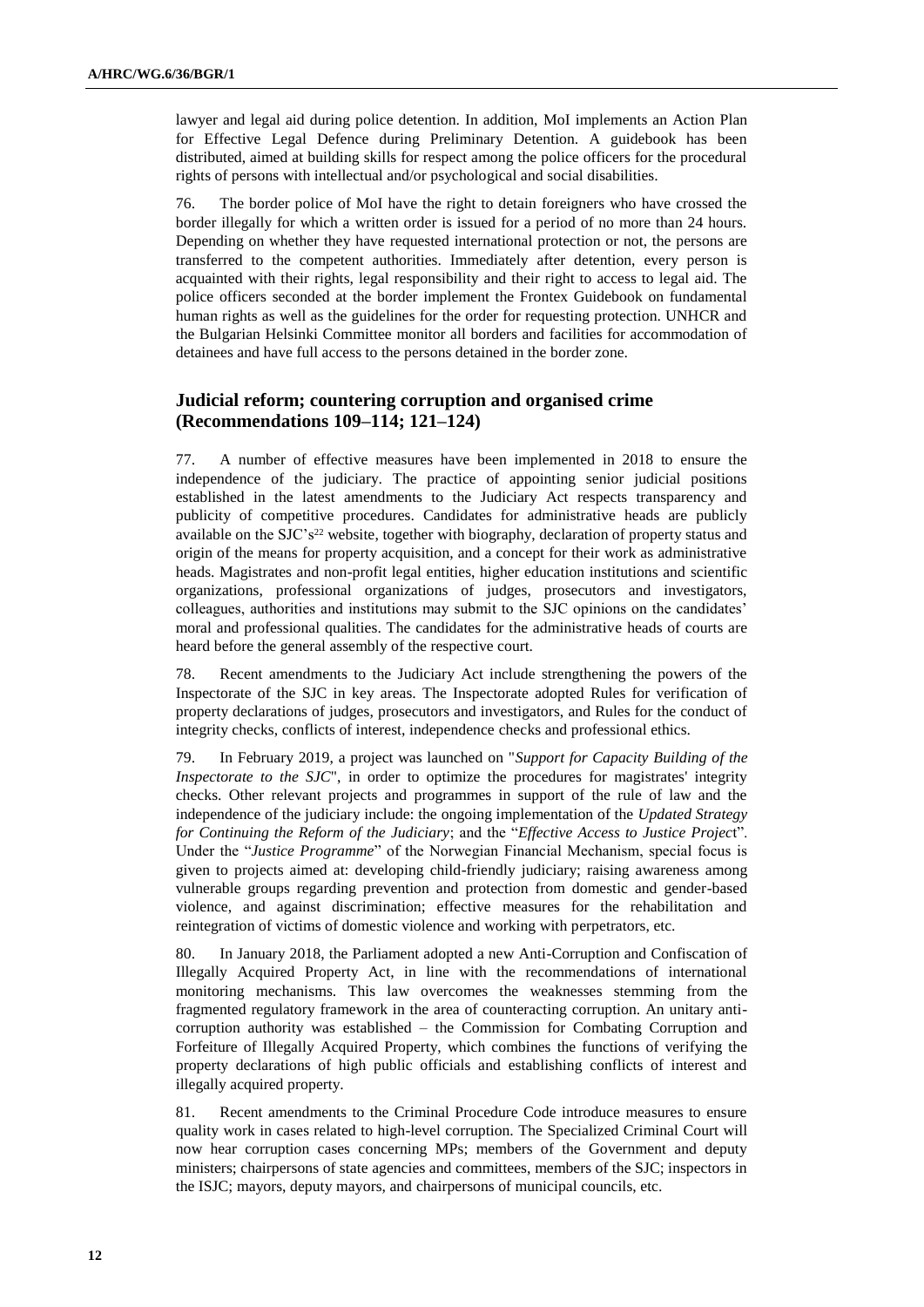82. In order to introduce in Bulgarian legislation, a high standard of transparency and exchange of information for tax purposes in respect of commercial companies that have issued bearer shares, amendments to the Commerce Act have been adopted in 2018.

83. In December 2018, as a result of the Agreement between the Prosecutor's Office and the MoI, a Specialised inter-institutional unit was formed for supporting investigations of crimes falling within the scope of competence of the Specialised Criminal Court (including corruption and financial crimes). A modern anti-corruption framework was introduced. Activities are performed for identification and tracking of capital, movable and immovable property, acquired from corruption crimes.

84. During the reporting period, 10 specialised police operations for documenting corruption crimes have been conducted and 95 civil servants have been detained. All signals for corruption in the State authorities received at the Emergency telephone line112 are registered and the callers receive information about the possibility to file a signal with the respective institution.

85. As a result of the measures and policies over the past few years, the criminal markets have been diminished and the opportunities for criminal activities have been limited, as well the chances for illegal gain for organized criminal groups. In the period 01.07.2018–30.06.2019, the MoI conducted 244 specialised police operation. The activities of 121 organised crime groups have been intercepted. 272 pre-trial and 66 criminal proceedings have been initiated. 701 persons have been indicted, and 99 persons have been indicted under trial proceedings.

#### **Trafficking in human beings (Recommendations 101–108)**

86. The NCCTHB<sup>23</sup> has taken specific actions for the amendment of the Anti-Trafficking Act in 2019, in order to affirm its role as Coordinator for the implementation of the National Referral Mechanism. Furthermore, its role to collect and analyse data related to trafficking was strengthened. The amendments envisage the harmonisation of the Bulgarian legislation with the international norms in the area of providing recovery and reflection period, as well as supplementing the rights of victims. Legal opportunities were created to open specialized shelters for subsequent reintegration of victims of trafficking in human beings and to clarify the provision of assistance and protection to child victims.

87. The Commission continued to conduct mapping of vulnerable groups across the country in order to detect specific trends and forms of recruitment, exploitation and destinations for trafficking. The administration of the NCCTHB conducts annually at least three national prevention campaigns, as well as a series of awareness-raising activities and events. Prevention work is organised and conducted jointly in cooperation with the Local Anti-Trafficking Commissions and outreach partners, working directly with minority groups. In 2018, more than 40 local prevention and information campaigns took place, reaching over 30,000 people. Through the NCCTHB Annual Volunteer Academies, training is conducted among students from all over the country, with focus on children from minority groups. Approximately 120 children participated in the Academy in 2018 and 2019.

88. Efforts are also directed to increase the professional capacity of pre-trial and judicial authorities, social workers, and journalists, including on emerging trends, identification, prevention and protection, and increasing public intolerance. In 2018, over 30 specialized trainings took place; more than 2,000 specialists were trained. In 2019, the focus of the trainings is on the links between human trafficking, internet and new technologies.

89. The NCCTHB finances and monitors the services focused on supporting victims of trafficking. In 2019, 5 specialized services for victims of trafficking are functioning in the cities of Varna and Burgas: 3 residential-type services (2 temporary shelters and 1 shelter for long-term reintegration reintegration) and 2 counselling services. The services are managed by NGOs in accordance with the prescribed internal Minimum Standards of Work. From the beginning of the year to the end of June 2019, the services provided care for 14 adults, 2 of whom were accommodated with their children (4 children in total).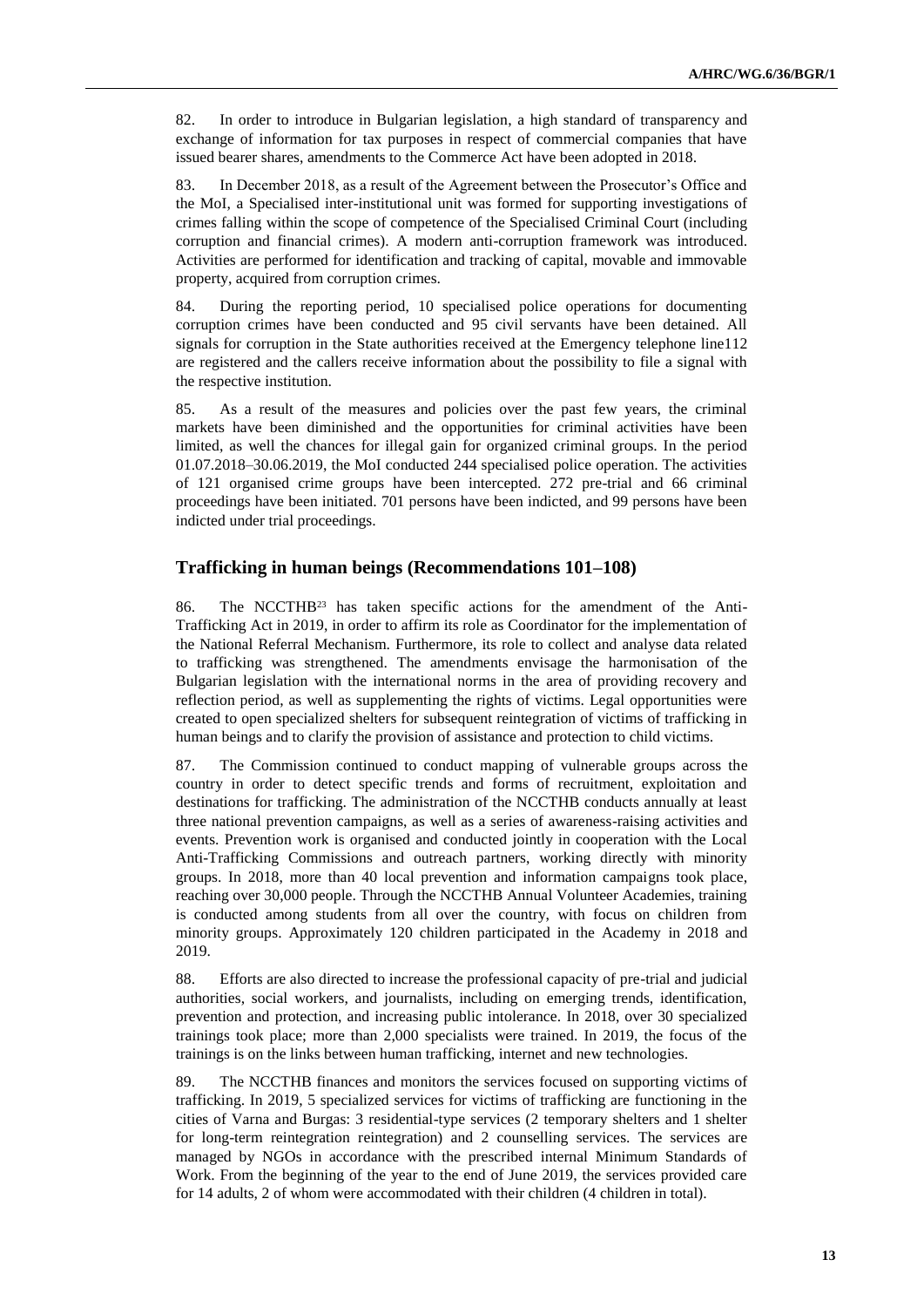90. International cooperation in the area of trafficking focused on strengthening the European perspective and improving the cooperation with the countries of the Western Balkans.

# **Rights of the child (Recommendations 99–100; 118–120; 125–128; 137– 140; 147–149)**

91. According to the Monitoring Report on the Implementation of the National Strategy "*Vision for Deinstitutionalization of Children in Bulgaria*", the activities during the reporting period guarantee the right of children to a family environment and access to quality care and services according to their individual needs. The child care reform has been implemented through the measures set out in the Action Plan for the implementation of the National Strategy. The deinstitutionalization process is supported and developed by a number of NGOs. Efforts are also directed towards promoting the results of the deinstitutionalization process and overcoming some negative public attitudes towards children from social services.

92. The analysis of the 2019 data shows a decrease in the number of children accommodated in the existing 21 specialized institutions. The total number of children and young people in institutional care currently is 476. Five homes for children deprived of parental care were closed, after an individual assessment of their needs. The placement of children up to 3 years of age without disabilities in Homes for Medical and Social Care was suspended in May 2018.

93. The SSA provides for closure of all existing homes for children deprived of parental care and homes for medical and social care for children not later than 1 January 2021.When moving children/young people from specialized institutions, complex integrated measures and activities are implemented and social services are provided in the community. Children are placed in Family-type accommodation centres, whereas young adults are directed to Transitional and Protected Homes to acquire skills necessary for independent living.

94. The social service system has expanded significantly thanks to reforms aimed at improving the planning, deinstitutionalization and provision of more community-based and family-based services. As of 2019, 327 social services with 10,799 places for children and families are available in the community.

95. In support of the adoption process, the training programme for adoptive parents has been updated and methodological guidelines have been introduced and implemented in practice. The measures aim to continue the work in the best interests of the child, aiming at supporting families and creating the best conditions for the development of children and the realization of their full potential.

96. In 2018, the SACP<sup>24</sup> along with educational institutions updated the guidelines and tools for enhancing the rights of children in the real and the digital environment. These include work in the educational system to support children in situations of separation and parental conflict; safety rules for children and students on the computer network in kindergartens, schools and the Internet; etc.

97. In 2018/2019, a number of information and media campaigns were conducted on countering violence against children, in implementation of the National Programme for Child Protection. A special webpage has been developed dedicated to the National Campaign "*Life without violence for all children*" [\(www.decabg.eu\)](http://www.decabg.eu/). All initiatives include children from social and educational institutions, as well as childcare centres. The idea is to provoke children to be proactive and to give them the opportunity to organize their safe, secure, enjoyable and positive life in the society. With the help of mentors (educators, psychologists, social workers), they set rules for relationships with each other to create an environment of communication, excluding all forms of violence.

98. In partnership with UNICEF, in 2018, the Ombudsman Institution organized a roundtable on "*Violence against children: legal aspects of prevention, identification, reporting, response and interventions by institutions in Bulgaria*". The forum discussed the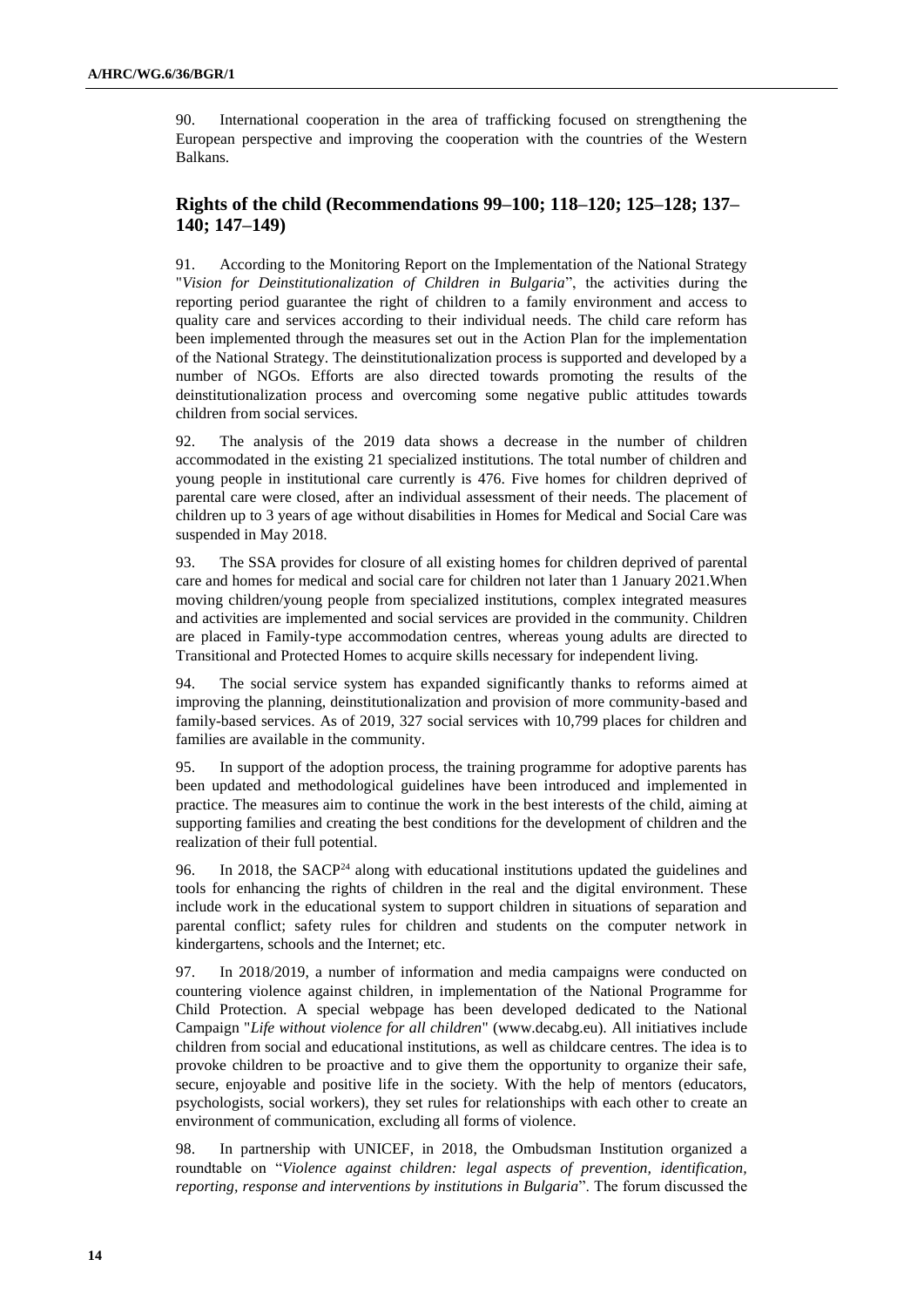existing situation in Bulgaria from the perspective of international standards in effect and the Bulgarian legislation in force to protect children against any form of violence.

99. To limit marriage in violation of the legal order and moral values, the legislator has envisaged a number of criminal offenses under the Criminal Code. Forced marriages and marital cohabitation are criminalized.

100. The provision of financial support to families with children is an important dimension of the child and family policy. There are 11 types of family allowances provided under the Family Allowance Act (FAA). These allowances are monthly and one-off. The most of the family allowances are provided regardless of family income. The Act puts focus on the integrated measures and interaction between different systems – social, health and educational.

101. An alternative model has been introduced for working with students from boarding schools and social pedagogical boarding schools (SBS and SPBS) and for reforming their organization and functioning. Given the ongoing reform of child justice within the  $MES^{25}$ project "Support for Equal Access and Personal Development", a methodology was developed to assess the needs of students with deviant behaviour, with guidelines for its implementation. An individual plan to support a student in conflict with the law is drafted in each case. As of December 2018, the number of students accommodated in SBS and SBS is 111.

102. A new Deviation from Criminal Proceedings and the Imposition of Educational Measures on Minors Act is currently being drafted. The bill aims to promote the lawful behaviour of juvenile offenders, by supporting and stimulating their integration into society through appropriate educational measures. The project is based on the maximum level of protection of the best interests of the minor in full respect of their dignity and the dignity of the victim. Individual measures are foreseen to take into account the physical, intellectual, moral and social development of the offender. Educational participants should have a specific knowledge of the rights of the child and of international standards for the treatment of minors. All activities in this process will be carried out in full interaction with the parents, guardians and other persons who are legally caring for the minor, unless this is contrary to his/her best interests or would impede the proceedings.

103. Special measures are taken with regard to children to ensure that they can participate in criminal proceedings to the same extent as other actors in the process. In this regard, amendments to the Criminal Procedure Code are drafted, introducing the provisions of Directive 2016/800/EU on procedural guarantees for children who are suspected or accused in criminal matters.

104. Last year, within the framework of a project under the Bulgarian-Swiss Cooperation Programme, nine new specialized premises were set up and equipped for a friendly hearing and questioning of juveniles and minors, the so-called "Blue rooms". The special rooms allow the hearings to be held in the safest and most gentle atmosphere, without visual contact between the child and the other participants, incl. the accused.

105. The care and fulfilment of the rights of children with disabilities remain high on the Government's agenda. In 2018, the first Centre for Integrated Services for Children with Disabilities and Chronic Diseases was opened. It aims at improving the health status of children with disabilities and chronic diseases, ensures access to all necessary medical care and social services and helps families to prevent abandonment.

106. Education is a national priority and is implemented in accordance with the principle to guarantee equal access to quality education and inclusion of every child and student, based on equality, non-discrimination, tolerance, preservation of cultural diversity and inclusion. Access to quality education for children and students with special educational needs is guaranteed by creating the necessary supportive environment.

107. Students with disabilities are enrolled in the relevant general or vocational school, and also receive assistance through the 47 Centres for Special Educational Support. Their education in the relevant centres is coordinated with the personal development support teams in the schools. Currently, 3,172 children are being schooled, after undergoing a comprehensive psycho-pedagogical evaluation. Different approaches are implemented,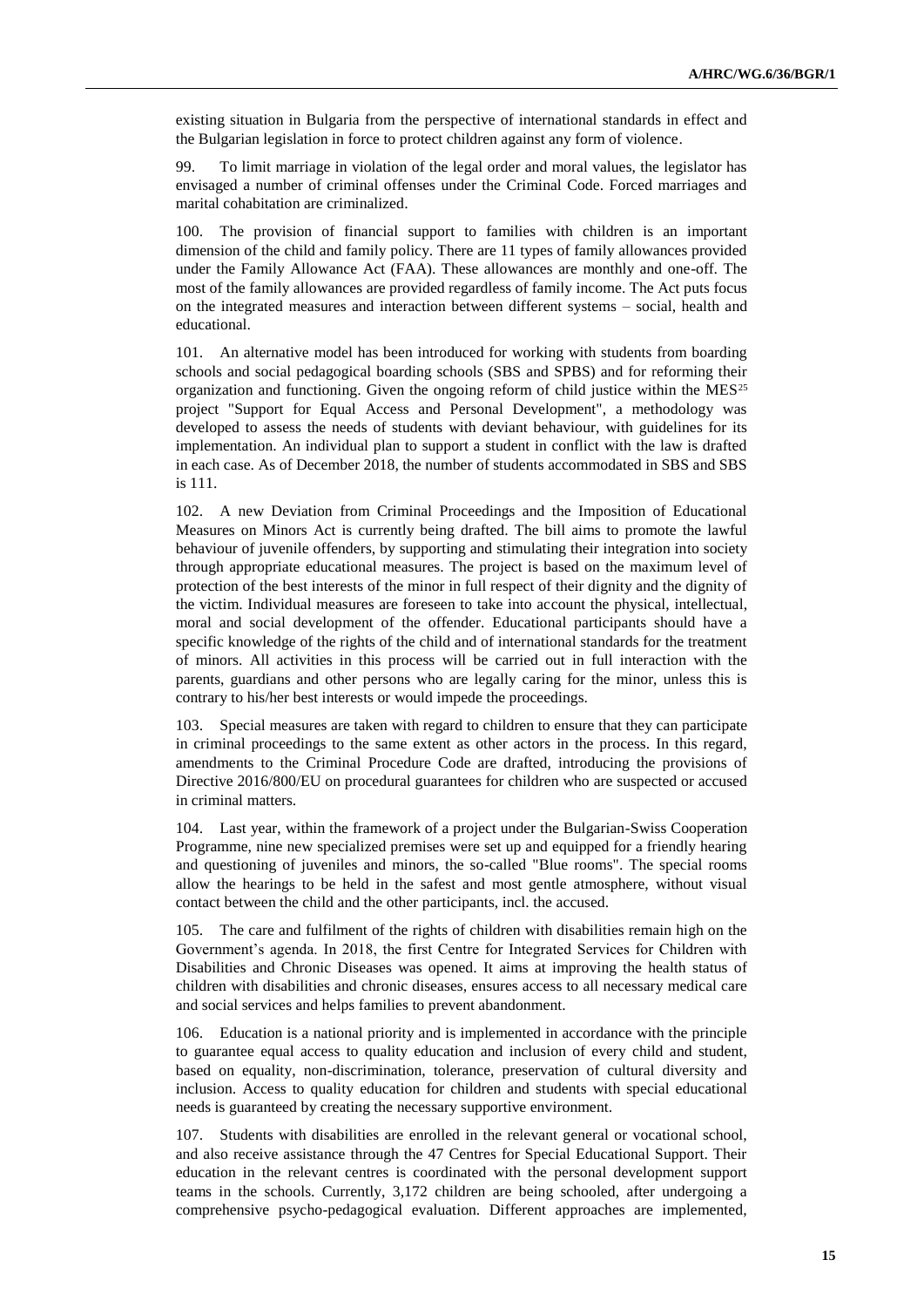including family, individual and group counselling, celebration of holidays, open therapy sessions, parental involvement classes, home visits, etc. Materials in braille, with enlarged font, support for sign language translation and relevant consultant teachers are also available.

108. To overcome the causes of early school dropouts, in 2018, a change in the system of delegated budgets has started, whereby funding for educational institutions also depends on the concentration component for children from vulnerable groups and a component on a geographical and regional level. The additional allocated funds are used to appoint retention teams, social workers, educational mediators or assistants; to provide additional lessons in Bulgarian language or additional modules for non-Bulgarian children in kindergartens.

109. The number of lessons for compulsory additional education in Bulgarian language and literature and in other subjects for students for whom the Bulgarian is not a maternal has increased. Activities for providing additional education are also implemented under project "Support for success". It aims to provide optimal conditions for the implementation of differentiated care for improving educational results for students with disabilities, including from vulnerable groups and Roma. The project includes 1,500 schools.

#### **Freedom of the media (Recommendations 130–134)**

110. The Radio and Television Act provides the necessary guarantees for the freedom of expression of journalists, including through clauses for their protection. Any opinion can be freely expressed in media services. Journalists and creative workers contracted with media service providers shall not receive instructions and directions for the exercise of their activities by persons and / or groups outside the media management authorities. Media service providers are not obliged to disclose sources of information, unless there is a pending court or appeal proceedings of the person concerned before the Council for Electronic Media.

111. According to the case law of the ECtHR, the application of criminal sanctions in defamation cases is not in itself excessive. To the extent that the prosecution of insult and defamation takes place through criminal law, this is only done at the victim's complaint, without participation from the prosecution. Moreover, the only penalties provided for in the Bulgarian Criminal Code are fines. In the majority of cases, release from criminal liability is granted so that the perpetrators are not convicted per se with all the legal consequences. Proposals for amendments to the Criminal Code provide for smaller fines, in order to protect the freedom of expression of journalists and other public figures, limiting the possibility of imposing excessive and disproportionate monetary penalties.

112. Bulgaria regularly provides information to the CoE Platform to Promote the Protection of Journalism and Safety of Journalists. All reported instances of alleged threats and attacks against journalists on the Platform are communicated to the General Prosecutor's Office. The MFA regularly gathers information on the development of the cases, which is then sent to the Platform in the form of updates.

113. Rapid and unbiased investigations have been carried out in all cases involving attacks on journalists, with some of them already in court. The MoI has created the necessary organization so that any attack is considered immediately.

114. A new Media Act is currently being discussed. It aims to present changes in public media financing; digital distribution; countering fake news; as well as to introduce the relevant EU regulations.

#### **Rights of persons with disabilities (Recommendations 142–146)**

115. The *National Strategy for Persons with Disabilities* 2016-2020 is implemented in line with the State commitments under the UN CRPD<sup>26</sup>. A number of new legal acts have been adopted in order to improve the quality of life of persons with disabilities, including the Persons with Disabilities Act (in force from 01.01.2019). The Act gives a new comprehensive legal framework of public relations concerning the promotion, protection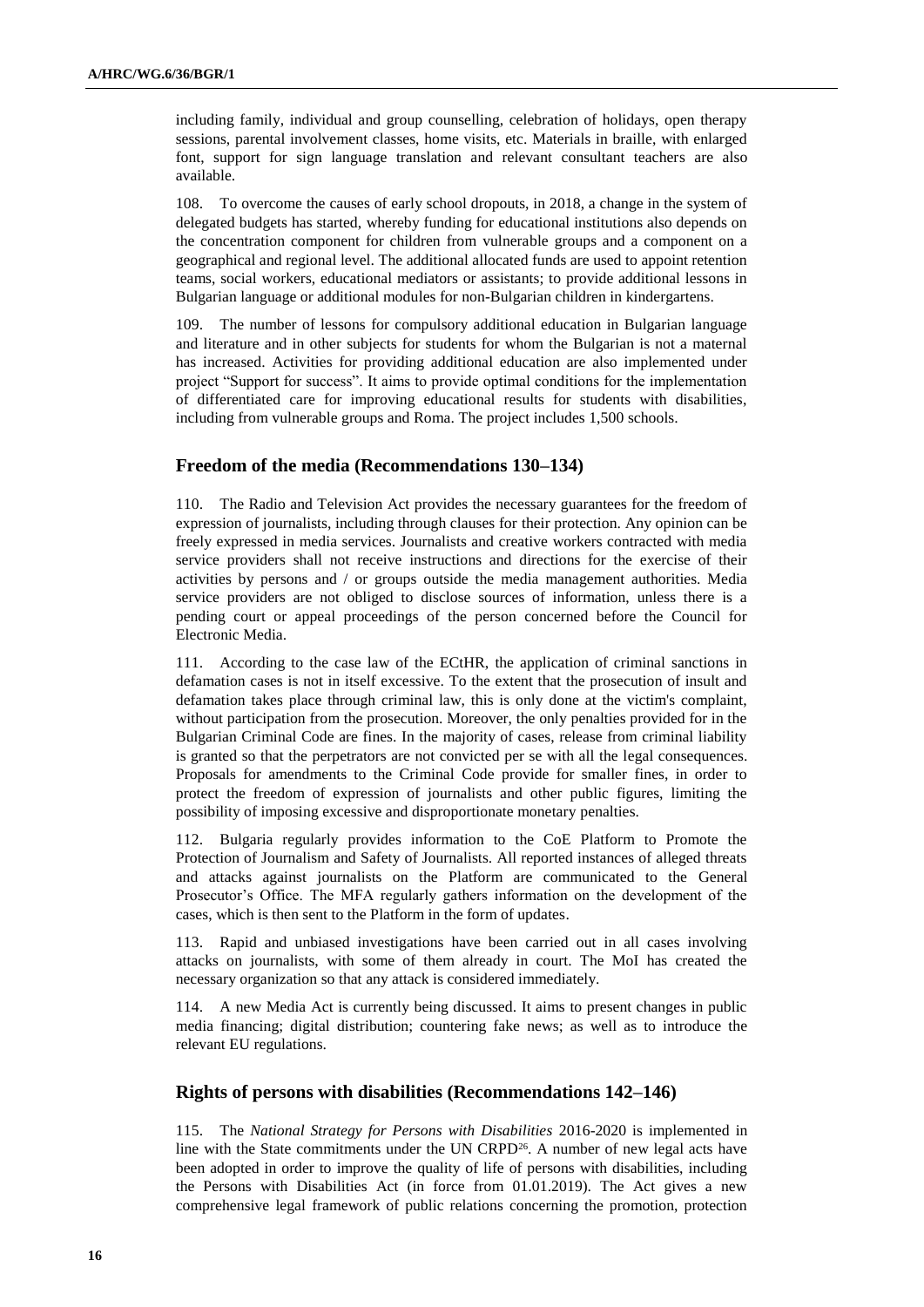and safeguarding of the rights of persons with disabilities and support for their social inclusion. Their rights are guaranteed in a way that respects human dignity, by applying an individual approach and assessing personal needs.

116. The Act further establishes a Monitoring Council to carry out the functions of promoting, protecting and monitoring the implementation of the CRPD. It is composed of 9 members – two representatives from the Office of the Ombudsman, two representatives of the CPD, four representatives of the organizations of persons with disabilities and one representative of the academic community. The Council held its first meeting in July 2019.

117. A number of regulations and methodologies have also been adopted to streamline the relevant procedures and practices, exercise control over the spending, provide auxiliary devices, prepare individual assessments, build accessible architectural environment, etc. In recent years, special focus is given to developing independent economic activity and specialized enterprises and cooperatives of persons with disabilities. Centres for Protected Employment are created to support the labour integration of people with multiple permanent disabilities, to provide conditions for productive activity, paid job and personal support services.

118. The new Personal Assistance Act aims to assist persons with disabilities to exercise their rights, to have possibilities for independent living, active involvement and participation in the community and access to various services. It guarantees the provision of personal assistance based on an individually prepared assessment of the support needs in accordance with the CRPD. For the first half of 2019, 619,587 persons were supported monthly, according to the degree of disability, with financial benefits. 7,467 persons monthly received targeted assistance for auxiliaries, equipment and medical devices, personal motor vehicles, home adaptation, balneotherapy and/or rehabilitation services and rental of municipal housing.

119. The National Programme "*Assistants of Persons with Disabilities*" provides employment for unemployed people in activities related to improving the quality of life of persons with permanent disabilities or seriously ill single people. It also aims at reducing the number of persons with disabilities and severely ill people in specialized institutions by bringing them into a family environment, as well as facilitating job creation in social services. Every year thousands of unemployed persons are provided with employment under this Programme.

120. The CPD carries out the "*Accessible Bulgaria*" campaign, awarding certificates for accessible architectural environment in order to stimulate best practices. As a result, 400 new case-files were initiated, aiming to increase the accessibility of sites around the country.

#### **Rights of refugees and migrants (Recommendations 166–182)**

121. An Ordinance for the terms and conditions for contracting, implementation and termination of the integration agreement for the foreigners, beneficiaries of asylum or international protection has been adopted, easing the process of registration and supplementing the Asylum and Refugee Act. The SAR<sup>27</sup> is conducting information sessions for its introduction.

122. Providing information to all persons in proceedings for international protection in a necessary prerequisite in the work of the relevant Bulgarian institutions. Instructions on the rights and obligations during the proceedings for granting international protection are given to each asylum seeker, in a language he/she understands. They include detailed information on the procedure and a list of organizations, granting different services, including legal aid. Audio-visual information materials, presenting the rights and obligations of the persons are available, as well as information on human trafficking prevention.

123. Accommodation in reception centres takes into account the applicant's sex, race, age, marital status, type of vulnerability, etc. For unaccompanied minors, their relationship with the elderly relatives or individuals responsible for them by law or custom is also considered. An individual assessment is made in each case, taking into account the lawful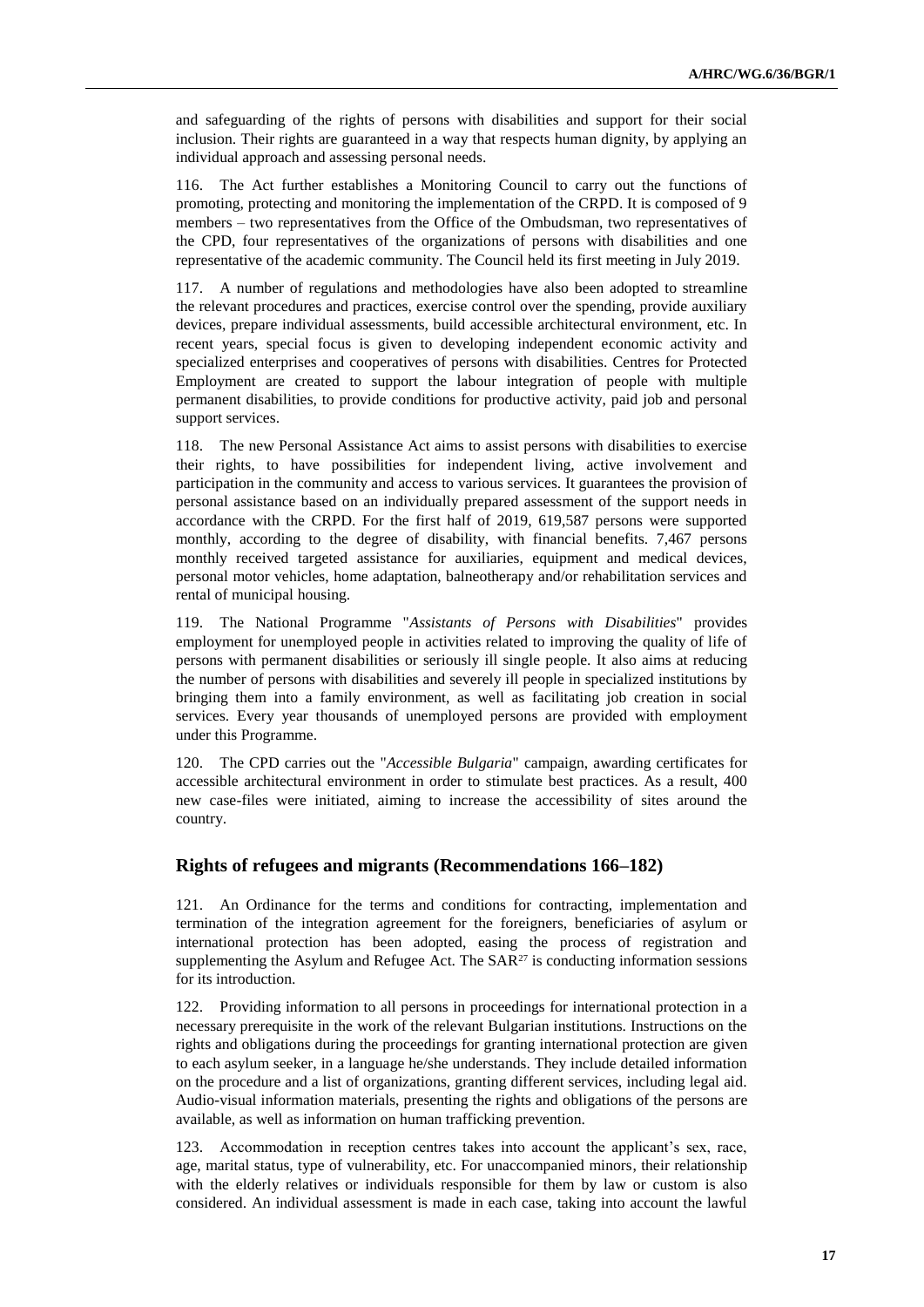application of the above-mentioned provision and the best interest of the child. No children are accommodated with adults unrelated to them.

124. Every unaccompanied minor or under-age applicant is assigned a representative from the municipal administration, as well as a social worker, after consultation with the Social Assistance Directorate in the municipality and the SACP. The number of representatives is determined according to the number of unaccompanied children, so that the representative can do his/her job effectively and respect the best interests of the child. The assessment is based on the need for protection and a long-term and sustainable solution. It guarantees that the unaccompanied or separated child can reach adulthood in an environment that meets his needs and respects his rights.

125. A proposal for amendment to the Asylum and Refugee Act has been recently submitted to the Council of Ministers. The draft amendments provide for further procedural guarantees for asylum seekers, especially for the most vulnerable – the unaccompanied minors, in accordance with the principles of legality and respect for the best interest of the child.

126. In May 2019, in the SAR Centre in Sofia, a safety zone for unaccompanied minors with a capacity for 100 places and 24/7 care was opened. A second safety zone with a capacity for 138 places is to be opened.

127. At each stage of the refugee status determination procedure, employees of SAR work with parents of children accommodated in the territorial units, in order to inform them about the educational system in Bulgaria. Newly arrived parents are encouraged to enroll their children in schools and kindergartens. Information materials on the right of access to the education system and a notification form are available. As a result, during the school year 2018–2019, 130 children in school age are enrolled in Bulgarian schools, and 7 children attend kindergartens. Free transport is provided. Access to state or municipal schools, including vocational education and training, is the same for asylum seekers as for Bulgarian nationals. Teachers are contracted to conduct Bulgarian language classes in each of the territorial units of SAR for both adults and minors. NGOs are also offering Bulgarian language classes.

128. The SAR implements independently and encourages NGOs for joint initiatives between the local communities and foreigners, aiming to aid learning of the Bulgarian language and culture. Experts hold talks and sessions with asylum seekers on various topics, including the structure of the State, customs and traditions in Bulgarian society and others. With the assistance of the academia, regular sporting and cultural events are held with the participation of asylum seekers.

129. Persons who have not asked for international protection are transferred to the SHTAF28. The detention/accommodation of third-country nationals in SHTAF is done based solely on the legal grounds and the police officers are instructed on the due attitude towards the accommodated foreigners. The SHTAF staff have participated in a number of trainings on psychological work with vulnerable persons, dealing with aggression, discrimination, etc. Workshops were conducted with the support of UNHCR, the CoE, UNICEF and IOM on issues of migration, including work with unaccompanied minors. Measures are taken for maintaining the necessary conditions in the facilities for detention of foreigners, including the provision of food packages 24/7. Every person is given the opportunity to inform a relative of theirs as well as to contact consular or diplomatic services.

130. Following its visit in Bulgaria in 2018, the OHCHR made specific recommendations regarding the ways to improve the conditions in the detention/accommodation facilities which are gradually implemented.